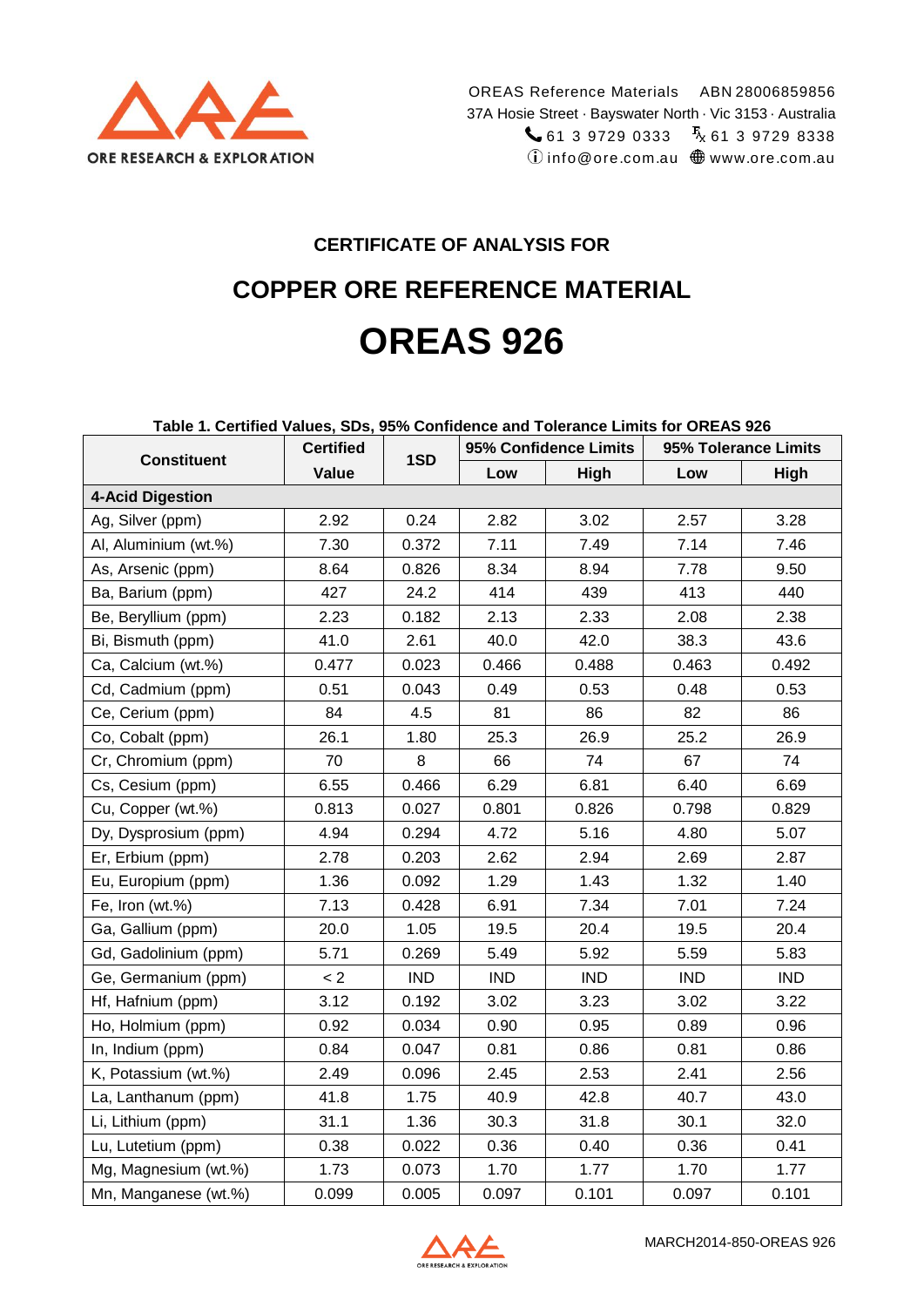| Table 1 continued.                |                  |                |            |                       |            |                      |    |  |  |  |  |  |
|-----------------------------------|------------------|----------------|------------|-----------------------|------------|----------------------|----|--|--|--|--|--|
| <b>Constituent</b>                | <b>Certified</b> | 1SD            |            | 95% Confidence Limits |            | 95% Tolerance Limits |    |  |  |  |  |  |
|                                   | Value            |                | Low        | High                  | Low        | High                 |    |  |  |  |  |  |
| <b>4-Acid Digestion continued</b> |                  |                |            |                       |            |                      |    |  |  |  |  |  |
| Mo, Molybdenum (ppm)              | 1.04             | 0.092          | 1.00       | 1.09                  | 0.92       | 1.17                 |    |  |  |  |  |  |
| Na, Sodium (wt.%)                 | 0.278            | 0.018          | 0.269      | 0.288                 | 0.270      | 0.286                |    |  |  |  |  |  |
| Nb, Niobium (ppm)                 | 13.5             | 0.91           | 13.0       | 14.0                  | 13.0       | 14.0                 |    |  |  |  |  |  |
| Nd, Neodymium (ppm)               | 35.3             | 2.00           | 33.8       | 36.8                  | 34.5       | 36.1                 |    |  |  |  |  |  |
| Ni, Nickel (ppm)                  | 34.9             | 2.52           | 33.8       | 36.0                  | 33.7       | 36.1                 |    |  |  |  |  |  |
| P, Phosphorus (wt.%)              | 0.062            | 0.004          | 0.060      | 0.063                 | 0.059      | 0.065                |    |  |  |  |  |  |
| Pb, Lead (ppm)                    | 98               | 6.0            | 95         | 100                   | 96         | 100                  |    |  |  |  |  |  |
| Pr, Praseodymium (ppm)            | 9.61             | 0.578          | 9.16       | 10.06                 | 9.46       | 9.76                 |    |  |  |  |  |  |
| Rb, Rubidium (ppm)                | 166              | 8.7            | 162        | 171                   | 160        | 172                  |    |  |  |  |  |  |
| Re, Rhenium (ppb)                 | < 5              | <b>IND</b>     | <b>IND</b> | <b>IND</b>            | <b>IND</b> | <b>IND</b>           |    |  |  |  |  |  |
| S, Sulphur (wt.%)                 | 1.16             | 0.056          | 1.14       | 1.19                  | 1.12       | 1.20                 |    |  |  |  |  |  |
| Sb, Antimony (ppm)                | 1.32             | 0.087          | 1.28       | 1.36                  | 1.26       | 1.37                 |    |  |  |  |  |  |
| Sc, Scandium (ppm)                | 13.1             | 1.18           | 12.5       | 13.8                  | 12.8       | 13.5                 |    |  |  |  |  |  |
| Se, Selenium (ppm)                | 10.7             | 1.5            | 10.0       | 11.5                  | 9.8        | 11.7                 |    |  |  |  |  |  |
| Sm, Samarium (ppm)                | 6.60             | 0.412          | 6.29       | 6.92                  | 6.43       | 6.78                 |    |  |  |  |  |  |
| Sn, Tin (ppm)                     | 16.9             | 1.04           | 16.4       | 17.3                  | 16.3       | 17.4                 |    |  |  |  |  |  |
| Sr, Strontium (ppm)               | 36.2             | 1.79           | 35.2       | 37.2                  | 35.2       | 37.2                 |    |  |  |  |  |  |
| Ta, Tantalum (ppm)                | 1.03             | 0.19           | 0.93       | 1.14                  | 0.99       | 1.07                 |    |  |  |  |  |  |
| Tb, Terbium (ppm)                 | 0.84             | 0.058          | 0.81       | 0.88                  | 0.81       | 0.88                 |    |  |  |  |  |  |
| Te, Tellurium (ppm)               | < 0.1            | <b>IND</b>     | <b>IND</b> | <b>IND</b>            | <b>IND</b> | <b>IND</b>           |    |  |  |  |  |  |
| Th, Thorium (ppm)                 | 16.1             | 1.22           | 15.4       | 16.7                  | 15.7       | 16.5                 |    |  |  |  |  |  |
| Ti, Titanium (wt.%)               | 0.391            | 0.023          | 0.379      | 0.403                 | 0.380      | 0.402                |    |  |  |  |  |  |
| TI, Thallium (ppm)                | 0.86             | 0.041          | 0.84       | 0.88                  | 0.83       | 0.88                 |    |  |  |  |  |  |
| Tm, Thulium (ppm)                 | 0.39             | 0.015          | 0.38       | 0.40                  | 0.37       | 0.41                 |    |  |  |  |  |  |
| U, Uranium (ppm)                  | 2.93             | 0.175          | 2.84       | 3.02                  | 2.86       | 3.01                 |    |  |  |  |  |  |
| V, Vanadium (ppm)                 | 90               | 5.5            | 87         |                       | 93         | 87                   | 93 |  |  |  |  |  |
| W, Tungsten (ppm)                 | 6.60             | 0.83           | 6.25       | 6.96                  | 6.08       | 7.12                 |    |  |  |  |  |  |
| Y, Yttrium (ppm)                  | 25.0             | 1.37           | 24.3       | 25.7                  | 24.3       | 25.7                 |    |  |  |  |  |  |
| Yb, Ytterbium (ppm)               | 2.46             | 0.139          | 2.37       | 2.56                  | 2.35       | 2.57                 |    |  |  |  |  |  |
| Zn, Zinc (ppm)                    | 398              | 10.6           | 394        | 403                   | 386        | 410                  |    |  |  |  |  |  |
| Zr, Zirconium (ppm)               | 107              | 10.5           | 102        | 112                   | 104        | 110                  |    |  |  |  |  |  |
| <b>Aqua Regia Digestion</b>       |                  |                |            |                       |            |                      |    |  |  |  |  |  |
| Ag, Silver (ppm)                  | 2.97             | 0.29           | 2.88       | 3.07                  | 2.66       | 3.29                 |    |  |  |  |  |  |
| Al, Aluminium (wt.%)              | 2.84             | 0.119          | 2.78       | 2.90                  | 2.76       | 2.92                 |    |  |  |  |  |  |
| As, Arsenic (ppm)                 | 7.98             | 0.90           | 7.71       | 8.25                  | 7.34       | 8.63                 |    |  |  |  |  |  |
| Au, Gold (ppb)                    | < 10             | <b>IND</b>     | IND        | <b>IND</b>            | <b>IND</b> | <b>IND</b>           |    |  |  |  |  |  |
| B, Boron (ppm)                    | < 10             | <b>IND</b>     | <b>IND</b> | <b>IND</b>            | <b>IND</b> | <b>IND</b>           |    |  |  |  |  |  |
| Ba, Barium (ppm)                  | 52               | 3.4            | 50         | 54                    | 49         | 54                   |    |  |  |  |  |  |
| Be, Beryllium (ppm)               | 0.60             | 0.055          | 0.57       | 0.63                  | 0.55       | 0.64                 |    |  |  |  |  |  |
| Bi, Bismuth (ppm)                 | 40.9             | 2.67           | 39.9       | 41.9                  | 37.7       | 44.1                 |    |  |  |  |  |  |
| Ca, Calcium (wt.%)                | 0.334            | 0.010          | 0.328      | 0.339                 | 0.321      | 0.347                |    |  |  |  |  |  |
| Cd, Cadmium (ppm)                 | 0.50             | 0.037          | 0.48       | 0.51                  | 0.47       | 0.53                 |    |  |  |  |  |  |
| Ce, Cerium (ppm)                  | 57               | $\overline{7}$ | 53         | 61                    | 55         | 58                   |    |  |  |  |  |  |

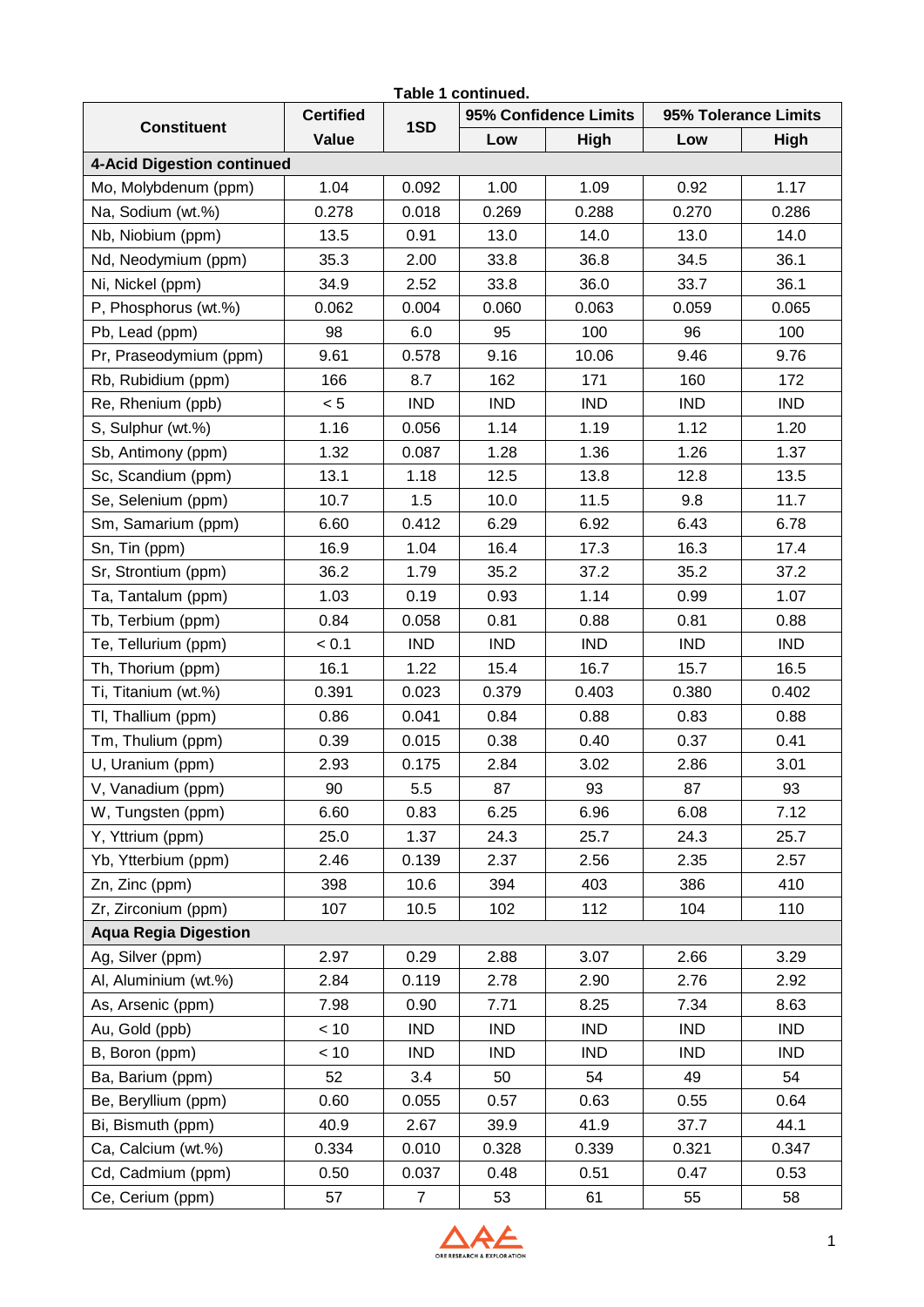| Table 1 continued.                    |                  |            |            |                       |            |                      |  |  |  |  |  |  |
|---------------------------------------|------------------|------------|------------|-----------------------|------------|----------------------|--|--|--|--|--|--|
| <b>Constituent</b>                    | <b>Certified</b> | 1SD        |            | 95% Confidence Limits |            | 95% Tolerance Limits |  |  |  |  |  |  |
|                                       | Value            |            | Low        | High                  | Low        | High                 |  |  |  |  |  |  |
| <b>Aqua Regia Digestion continued</b> |                  |            |            |                       |            |                      |  |  |  |  |  |  |
| Co, Cobalt (ppm)                      | 25.3             | 1.07       | 24.9       | 25.7                  | 24.3       | 26.4                 |  |  |  |  |  |  |
| Cr, Chromium (ppm)                    | 38.7             | 1.23       | 38.1       | 39.2                  | 37.5       | 39.8                 |  |  |  |  |  |  |
| Cs, Cesium (ppm)                      | 1.51             | 0.27       | 1.36       | 1.67                  | 1.46       | 1.57                 |  |  |  |  |  |  |
| Cu, Copper (wt.%)                     | 0.820            | 0.017      | 0.813      | 0.827                 | 0.803      | 0.837                |  |  |  |  |  |  |
| Dy, Dysprosium (ppm)                  | $<$ 3            | <b>IND</b> | <b>IND</b> | <b>IND</b>            | <b>IND</b> | <b>IND</b>           |  |  |  |  |  |  |
| Er, Erbium (ppm)                      | < 2.5            | <b>IND</b> | <b>IND</b> | <b>IND</b>            | <b>IND</b> | <b>IND</b>           |  |  |  |  |  |  |
| Eu, Europium (ppm)                    | 0.88             | 0.15       | 0.72       | 1.04                  | 0.80       | 0.96                 |  |  |  |  |  |  |
| Fe, Iron (wt.%)                       | 6.64             | 0.290      | 6.49       | 6.79                  | 6.51       | 6.77                 |  |  |  |  |  |  |
| Ga, Gallium (ppm)                     | 8.18             | 0.554      | 7.86       | 8.51                  | 7.97       | 8.39                 |  |  |  |  |  |  |
| Gd, Gadolinium (ppm)                  | < 5              | <b>IND</b> | <b>IND</b> | <b>IND</b>            | <b>IND</b> | <b>IND</b>           |  |  |  |  |  |  |
| Ge, Germanium (ppm)                   | < 0.3            | <b>IND</b> | <b>IND</b> | <b>IND</b>            | <b>IND</b> | <b>IND</b>           |  |  |  |  |  |  |
| Hf, Hafnium (ppm)                     | 0.67             | 0.13       | 0.58       | 0.76                  | 0.64       | 0.70                 |  |  |  |  |  |  |
| Hg, Mercury (ppm)                     | 0.06             | <b>IND</b> | <b>IND</b> | <b>IND</b>            | <b>IND</b> | <b>IND</b>           |  |  |  |  |  |  |
| Ho, Holmium (ppm)                     | < 0.8            | <b>IND</b> | <b>IND</b> | <b>IND</b>            | <b>IND</b> | <b>IND</b>           |  |  |  |  |  |  |
| In, Indium (ppm)                      | 0.76             | 0.056      | 0.72       | 0.79                  | 0.73       | 0.78                 |  |  |  |  |  |  |
| K, Potassium (wt.%)                   | 0.309            | 0.041      | 0.287      | 0.331                 | 0.298      | 0.319                |  |  |  |  |  |  |
| La, Lanthanum (ppm)                   | 28.7             | 2.29       | 27.3       | 30.0                  | 27.9       | 29.4                 |  |  |  |  |  |  |
| Li, Lithium (ppm)                     | 23.6             | 1.92       | 22.6       | 24.6                  | 22.8       | 24.5                 |  |  |  |  |  |  |
| Lu, Lutetium (ppm)                    | < 0.3            | <b>IND</b> | <b>IND</b> | <b>IND</b>            | <b>IND</b> | <b>IND</b>           |  |  |  |  |  |  |
| Mg, Magnesium (wt.%)                  | 1.48             | 0.086      | 1.44       | 1.53                  | 1.45       | 1.52                 |  |  |  |  |  |  |
| Mn, Manganese (wt.%)                  | 0.089            | 0.003      | 0.087      | 0.090                 | 0.087      | 0.091                |  |  |  |  |  |  |
| Mo, Molybdenum (ppm)                  | 0.96             | 0.10       | 0.91       | 1.01                  | 0.90       | 1.01                 |  |  |  |  |  |  |
| Na, Sodium (wt.%)                     | < 0.02           | <b>IND</b> | <b>IND</b> | <b>IND</b>            | <b>IND</b> | <b>IND</b>           |  |  |  |  |  |  |
| Nb, Niobium (ppm)                     | < 0.5            | <b>IND</b> | <b>IND</b> | <b>IND</b>            | <b>IND</b> | <b>IND</b>           |  |  |  |  |  |  |
| Nd, Neodymium (ppm)                   | 24.6             | 4.4        | 20.8       | 28.5                  | 23.7       | 25.6                 |  |  |  |  |  |  |
| Ni, Nickel (ppm)                      | 32.3             | 0.87       | 31.9       | 32.7                  | 31.2       | 33.4                 |  |  |  |  |  |  |
| P, Phosphorus (wt.%)                  | 0.060            | 0.004      | 0.058      | 0.062                 | 0.058      | 0.062                |  |  |  |  |  |  |
| Pb, Lead (ppm)                        | 97               | 4.4        | 95         | 98                    | 93         | 100                  |  |  |  |  |  |  |
| Pr, Praseodymium (ppm)                | 6.57             | 1.06       | 5.55       | 7.59                  | 6.33       | 6.81                 |  |  |  |  |  |  |
| Rb, Rubidium (ppm)                    | 19.9             | 2.9        | 18.1       | 21.6                  | 19.2       | 20.5                 |  |  |  |  |  |  |
| Re, Rhenium (ppb)                     | < 1              | <b>IND</b> | <b>IND</b> | <b>IND</b>            | <b>IND</b> | <b>IND</b>           |  |  |  |  |  |  |
| S, Sulphur (wt.%)                     | 1.14             | 0.059      | 1.11       | 1.17                  | 1.11       | 1.18                 |  |  |  |  |  |  |
| Sb, Antimony (ppm)                    | 0.59             | 0.11       | 0.52       | 0.66                  | 0.54       | 0.65                 |  |  |  |  |  |  |
| Sc, Scandium (ppm)                    | 3.29             | 0.49       | 2.99       | 3.59                  | 3.14       | 3.44                 |  |  |  |  |  |  |
| Se, Selenium (ppm)                    | 10.4             | 1.3        | 9.8        | 11.0                  | 9.9        | 10.9                 |  |  |  |  |  |  |
| Sm, Samarium (ppm)                    | 4.51             | 0.89       | 3.73       | 5.29                  | 4.30       | 4.72                 |  |  |  |  |  |  |
| Sn, Tin (ppm)                         | 9.55             | 0.556      | 9.24       | 9.85                  | 9.26       | 9.83                 |  |  |  |  |  |  |
| Sr, Strontium (ppm)                   | 13.0             | 0.55       | 12.6       | 13.3                  | 12.5       | 13.4                 |  |  |  |  |  |  |
| Ta, Tantalum (ppm)                    | < 0.05           | <b>IND</b> | <b>IND</b> | <b>IND</b>            | <b>IND</b> | <b>IND</b>           |  |  |  |  |  |  |
| Tb, Terbium (ppm)                     | $0.8 =$          | <b>IND</b> | IND        | <b>IND</b>            | <b>IND</b> | <b>IND</b>           |  |  |  |  |  |  |
| Te, Tellurium (ppm)                   | 0.08 <           | IND        | <b>IND</b> | <b>IND</b>            | <b>IND</b> | <b>IND</b>           |  |  |  |  |  |  |
| Th, Thorium (ppm)                     | 14.0             | 1.27       | 13.3       | 14.7                  | 13.6       | 14.4                 |  |  |  |  |  |  |
| Ti, Titanium (wt.%)                   | < 0.15           | <b>IND</b> | IND        | <b>IND</b>            | <b>IND</b> | <b>IND</b>           |  |  |  |  |  |  |

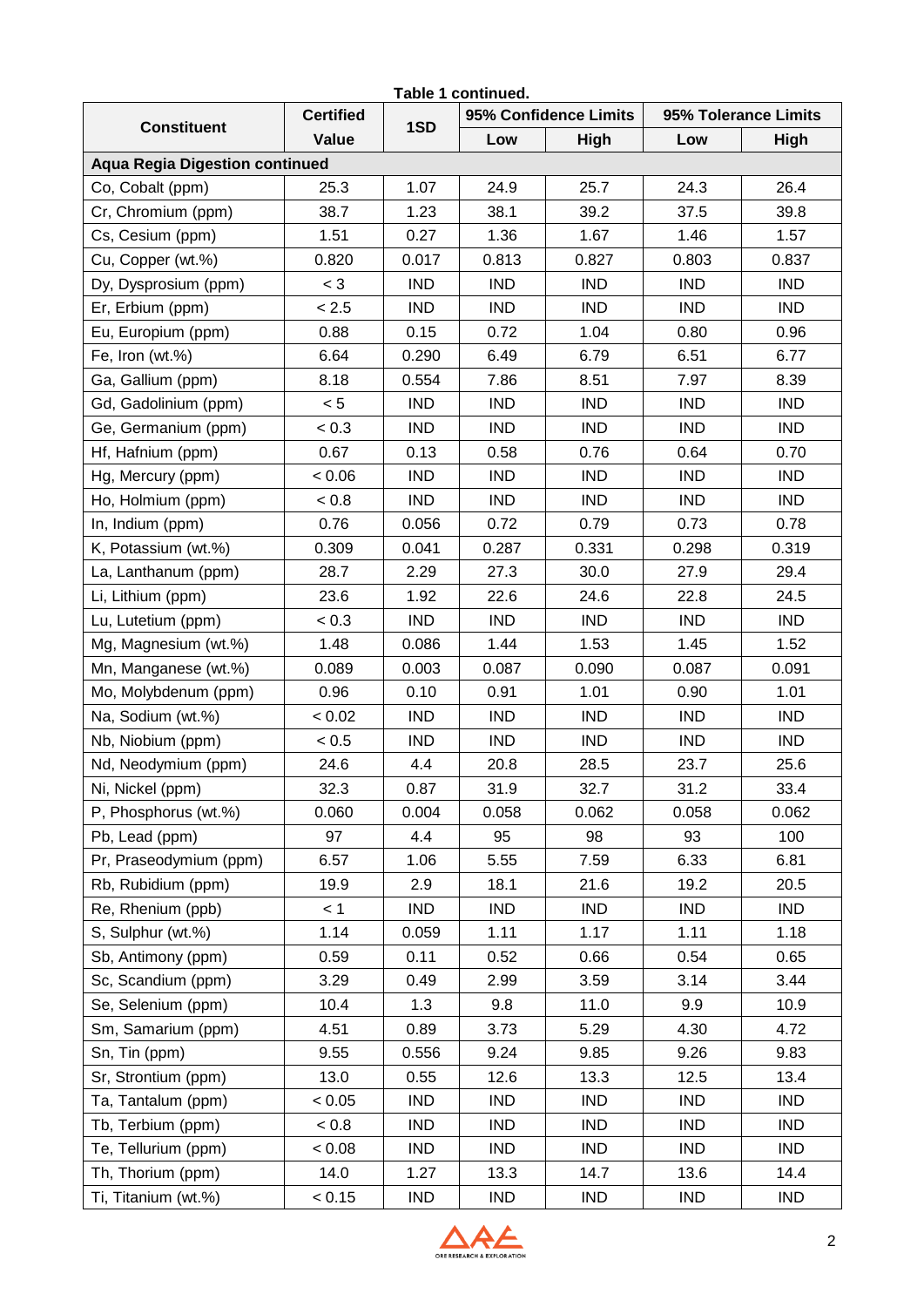| Table 1 continued.                    |                  |            |            |                       |            |                      |  |  |  |  |  |  |
|---------------------------------------|------------------|------------|------------|-----------------------|------------|----------------------|--|--|--|--|--|--|
| <b>Constituent</b>                    | <b>Certified</b> | 1SD        |            | 95% Confidence Limits |            | 95% Tolerance Limits |  |  |  |  |  |  |
|                                       | Value            |            | Low        | High                  | Low        | High                 |  |  |  |  |  |  |
| <b>Aqua Regia Digestion continued</b> |                  |            |            |                       |            |                      |  |  |  |  |  |  |
| TI, Thallium (ppm)                    | 0.13             | 0.03       | 0.12       | 0.15                  | <b>IND</b> | <b>IND</b>           |  |  |  |  |  |  |
| Tm, Thulium (ppm)                     | > 0.4            | <b>IND</b> | <b>IND</b> | <b>IND</b>            | <b>IND</b> | <b>IND</b>           |  |  |  |  |  |  |
| U, Uranium (ppm)                      | 1.90             | 0.26       | 1.75       | 2.05                  | 1.84       | 1.96                 |  |  |  |  |  |  |
| V, Vanadium (ppm)                     | 30.0             | 1.96       | 28.9       | 31.1                  | 28.9       | 31.1                 |  |  |  |  |  |  |
| W, Tungsten (ppm)                     | 2.92             | 0.51       | 2.67       | 3.17                  | 2.69       | 3.15                 |  |  |  |  |  |  |
| Y, Yttrium (ppm)                      | 13.6             | 2.7        | 12.1       | 15.1                  | 13.2       | 14.0                 |  |  |  |  |  |  |
| Yb, Ytterbium (ppm)                   | < 2              | <b>IND</b> | <b>IND</b> | <b>IND</b>            | <b>IND</b> | <b>IND</b>           |  |  |  |  |  |  |
| Zn, Zinc (ppm)                        | 390              | 15.6       | 383        | 397                   | 379        | 402                  |  |  |  |  |  |  |
| Zr, Zirconium (ppm)                   | 22.1             | 3.8        | 19.4       | 24.7                  | 21.0       | 23.1                 |  |  |  |  |  |  |
| <b>Peroxide Fusion ICP</b>            |                  |            |            |                       |            |                      |  |  |  |  |  |  |
| Ag, Silver (ppm)                      | $<$ 3            | <b>IND</b> | <b>IND</b> | <b>IND</b>            | <b>IND</b> | <b>IND</b>           |  |  |  |  |  |  |
| Al, Aluminium (wt.%)                  | 7.49             | 0.295      | 7.29       | 7.70                  | 7.36       | 7.63                 |  |  |  |  |  |  |
| As, Arsenic (ppm)                     | < 10             | <b>IND</b> | <b>IND</b> | <b>IND</b>            | <b>IND</b> | <b>IND</b>           |  |  |  |  |  |  |
| Ba, Barium (ppm)                      | 438              | 20.0       | 423        | 452                   | 425        | 450                  |  |  |  |  |  |  |
| Be, Beryllium (ppm)                   | $<$ 3            | <b>IND</b> | <b>IND</b> | <b>IND</b>            | <b>IND</b> | <b>IND</b>           |  |  |  |  |  |  |
| Bi, Bismuth (ppm)                     | 43.0             | 3.03       | 41.8       | 44.3                  | 39.6       | 46.5                 |  |  |  |  |  |  |
| Ca, Calcium (wt.%)                    | 0.514            | 0.072      | 0.462      | 0.565                 | 0.479      | 0.548                |  |  |  |  |  |  |
| Cd, Cadmium (ppm)                     | < 1              | <b>IND</b> | <b>IND</b> | <b>IND</b>            | <b>IND</b> | <b>IND</b>           |  |  |  |  |  |  |
| Ce, Cerium (ppm)                      | 84               | 4.6        | 80         | 88                    | 81         | 87                   |  |  |  |  |  |  |
| Co, Cobalt (ppm)                      | 27.3             | 1.54       | 26.2       | 28.4                  | 25.8       | 28.8                 |  |  |  |  |  |  |
| Cr, Chromium (ppm)                    | 89               | 15         | 79         | 99                    | 81         | 97                   |  |  |  |  |  |  |
| Cs, Cesium (ppm)                      | 6.79             | 0.221      | 6.62       | 6.97                  | 6.60       | 6.99                 |  |  |  |  |  |  |
| Cu, Copper (wt.%)                     | 0.843            | 0.016      | 0.836      | 0.849                 | 0.823      | 0.862                |  |  |  |  |  |  |
| Dy, Dysprosium (ppm)                  | 5.28             | 0.220      | 5.13       | 5.44                  | 5.08       | 5.48                 |  |  |  |  |  |  |
| Er, Erbium (ppm)                      | 3.00             | 0.244      | 2.81       | 3.19                  | 2.92       | 3.08                 |  |  |  |  |  |  |
| Eu, Europium (ppm)                    | 1.40             | 0.054      | 1.36       | 1.43                  | <b>IND</b> | <b>IND</b>           |  |  |  |  |  |  |
| Fe, Iron (wt.%)                       | 7.49             | 0.240      | 7.37       | 7.61                  | 7.34       | 7.64                 |  |  |  |  |  |  |
| Ga, Gallium (ppm)                     | 20.6             | 1.75       | 19.5       | 21.7                  | 19.9       | 21.4                 |  |  |  |  |  |  |
| Gd, Gadolinium (ppm)                  | 6.11             | 0.476      | 5.71       | 6.51                  | 5.92       | 6.30                 |  |  |  |  |  |  |
| Hf, Hafnium (ppm)                     | < 10             | <b>IND</b> | <b>IND</b> | <b>IND</b>            | <b>IND</b> | <b>IND</b>           |  |  |  |  |  |  |
| Ho, Holmium (ppm)                     | 1.07             | 0.070      | 1.02       | 1.12                  | <b>IND</b> | <b>IND</b>           |  |  |  |  |  |  |
| In, Indium (ppm)                      | 0.88             | 0.054      | 0.84       | 0.91                  | <b>IND</b> | <b>IND</b>           |  |  |  |  |  |  |
| K, Potassium (wt.%)                   | 2.60             | 0.065      | 2.56       | 2.64                  | 2.53       | 2.67                 |  |  |  |  |  |  |
| La, Lanthanum (ppm)                   | 44.6             | 2.09       | 42.8       | 46.4                  | 43.1       | 46.1                 |  |  |  |  |  |  |
| Li, Lithium (ppm)                     | 29.9             | 2.58       | 27.6       | 32.2                  | 28.6       | 31.2                 |  |  |  |  |  |  |
| Lu, Lutetium (ppm)                    | 0.44             | 0.06       | 0.37       | 0.52                  | <b>IND</b> | <b>IND</b>           |  |  |  |  |  |  |
| Mg, Magnesium (wt.%)                  | 1.78             | 0.041      | 1.75       | 1.80                  | 1.73       | 1.83                 |  |  |  |  |  |  |
| Mn, Manganese (wt.%)                  | 0.107            | 0.004      | 0.104      | 0.110                 | 0.104      | 0.110                |  |  |  |  |  |  |
| Mo, Molybdenum (ppm)                  | < 1              | <b>IND</b> | IND        | <b>IND</b>            | <b>IND</b> | <b>IND</b>           |  |  |  |  |  |  |
| Nb, Niobium (ppm)                     | 14.3             | 1.04       | 13.3       | 15.3                  | 13.7       | 14.9                 |  |  |  |  |  |  |
| Nd, Neodymium (ppm)                   | 36.8             | 1.45       | 35.7       | 38.0                  | 35.7       | 38.0                 |  |  |  |  |  |  |
| Ni, Nickel (ppm)                      | 36.6             | 4.6        | 33.1       | 40.2                  | 35.0       | 38.2                 |  |  |  |  |  |  |
| P, Phosphorus (wt.%)                  | 0.066            | 0.008      | 0.060      | 0.072                 | 0.057      | 0.074                |  |  |  |  |  |  |

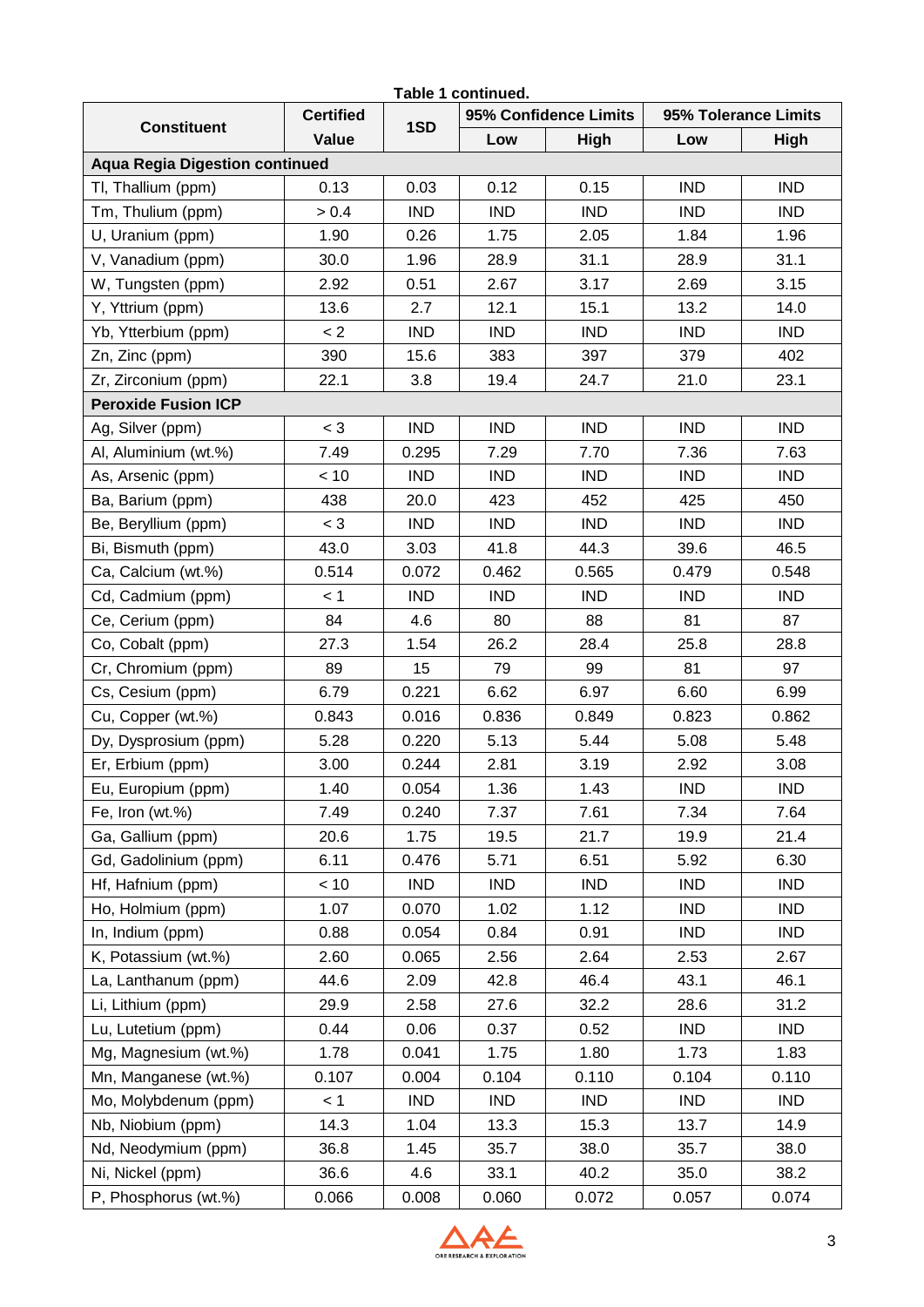|                                      | <b>Certified</b> |            |            | 95% Confidence Limits |            | 95% Tolerance Limits |
|--------------------------------------|------------------|------------|------------|-----------------------|------------|----------------------|
| <b>Constituent</b>                   | Value            | 1SD        | Low        | High                  | Low        | High                 |
| <b>Peroxide Fusion ICP continued</b> |                  |            |            |                       |            |                      |
| Pb, Lead (ppm)                       | 101              | 7.5        | 96         | 107                   | 94         | 109                  |
| Pr, Praseodymium (ppm)               | 10.1             | 0.41       | 9.8        | 10.4                  | 9.8        | 10.4                 |
| Rb, Rubidium (ppm)                   | 169              | 4.1        | 165        | 172                   | 165        | 172                  |
| S, Sulphur (wt.%)                    | 1.17             | 0.025      | 1.16       | 1.18                  | 1.12       | 1.22                 |
| Sb, Antimony (ppm)                   | < 1.5            | <b>IND</b> | <b>IND</b> | <b>IND</b>            | <b>IND</b> | <b>IND</b>           |
| Sc, Scandium (ppm)                   | < 15             | <b>IND</b> | <b>IND</b> | <b>IND</b>            | <b>IND</b> | <b>IND</b>           |
| Si, Silicon (wt.%)                   | 29.35            | 0.612      | 28.78      | 29.92                 | 28.68      | 30.02                |
| Sm, Samarium (ppm)                   | 6.74             | 0.346      | 6.50       | 6.97                  | 6.51       | 6.97                 |
| Sn, Tin (ppm)                        | 19.0             | 2.2        | 17.5       | 20.6                  | 17.2       | 20.9                 |
| Sr, Strontium (ppm)                  | 35.2             | 3.42       | 32.3       | 38.1                  | 32.1       | 38.3                 |
| Ta, Tantalum (ppm)                   | 1.22             | 0.19       | 1.04       | 1.39                  | <b>IND</b> | <b>IND</b>           |
| Tb, Terbium (ppm)                    | 0.92             | 0.082      | 0.86       | 0.98                  | <b>IND</b> | <b>IND</b>           |
| Th, Thorium (ppm)                    | 16.0             | 0.69       | 15.4       | 16.6                  | 15.6       | 16.3                 |
| Ti, Titanium (wt.%)                  | 0.404            | 0.017      | 0.393      | 0.415                 | 0.394      | 0.414                |
| TI, Thallium (ppm)                   | 0.92             | 0.09       | 0.85       | 1.00                  | <b>IND</b> | <b>IND</b>           |
| Tm, Thulium (ppm)                    | 0.43             | 0.042      | 0.39       | 0.47                  | <b>IND</b> | <b>IND</b>           |
| U, Uranium (ppm)                     | 3.11             | 0.168      | 2.99       | 3.24                  | 3.00       | 3.23                 |
| V, Vanadium (ppm)                    | 91               | 3.3        | 90         | 93                    | 87         | 95                   |
| W, Tungsten (ppm)                    | < 8              | <b>IND</b> | <b>IND</b> | <b>IND</b>            | <b>IND</b> | <b>IND</b>           |
| Y, Yttrium (ppm)                     | 27.9             | 1.14       | 27.0       | 28.8                  | 27.2       | 28.6                 |
| Yb, Ytterbium (ppm)                  | 2.79             | 0.221      | 2.61       | 2.97                  | 2.61       | 2.97                 |
| Zn, Zinc (ppm)                       | 414              | 22.3       | 401        | 428                   | 400        | 429                  |

Note: intervals may appear asymmetric due to rounding

### **INTRODUCTION**

OREAS reference materials are intended to provide a low cost method of evaluating and improving the quality of analysis of geological samples. To the geologist they provide a means of implementing quality control in analytical data sets generated in exploration from the grass roots level through to prospect evaluation, and in grade control at mining operations. To the analyst they provide an effective means of calibrating analytical equipment, assessing new techniques and routinely monitoring in-house procedures.

### **SOURCE MATERIAL**

OREAS 926 is one of a suite of sixteen copper CRMs (OREAS 920 to OREAS 935) prepared from material from the CSA mine located near the town of Cobar in central western New South Wales, Australia. The copper ore body is hosted by the Early Devonian CSA Siltstone, a thinly bedded turbiditic sequence of carbonaceous siltstones and mudstones with minor coarser units. The CSA Siltstone is part of the Cobar Supergroup, consisting of lower syn-rift sediments and upper post-rift sag phase sediments. The mineralisation is structurally controlled and confined to a number of steeply dipping bodies within a major shear zone on the eastern margin of the Early

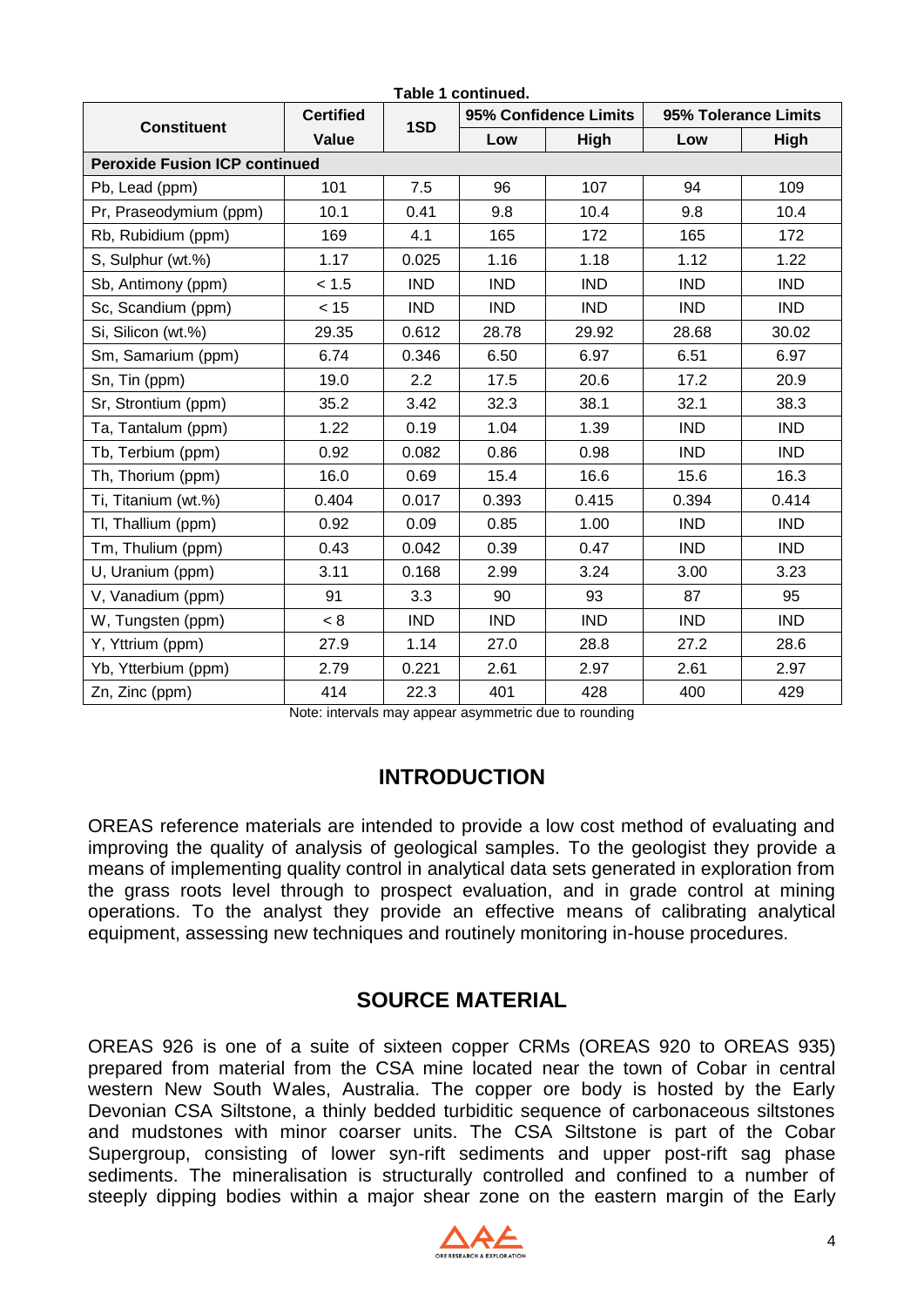Devonian Cobar Basin. It is characterised by low-grade greenschist alteration and epigenetic low-grade mineralisation enveloping higher-grade shoots of vein complexes or sub-massive to massive sulphides. The sulphides include chalcopyrite, pyrrhotite, pyrite, sphalerite, galena, bornite and cubanite. Iron-rich chlorite and silica are prominent alterations in the siltstone host.

# **COMMINUTION AND HOMOGENISATION PROCEDURES**

The material constituting OREAS 926 was prepared in the following manner:

- drying to constant mass at 105°C:
- preliminary blending of copper ores and barren siltstone materials;
- multi-stage milling to approximately 99% less than 75 microns;
- final homogenisation;
- packaging in 10g units in laminated foil pouches.

# **ANALYTICAL PROGRAM**

Twenty two commercial analytical laboratories participated in the program to characterise the analytes reported in Table 1. The following methods were employed for method specific certification:

- Four acid (HCl-HNO<sub>3</sub>-HF-HClO<sub>4</sub>) digestion with ICP-OES, ICP-MS or AAS finish (19 laboratories);
- Aqua regia digestion with ICP-OES, ICP-MS or AAS finish (19 laboratories);
- Peroxide fusion with ICP-OES, ICP-MS or AAS finish (12 laboratories).

For the round robin program ten 300g test units were taken at predetermined intervals during the bagging stage, immediately following final homogenisation, and are considered representative of the entire batch. The six samples received by each laboratory were obtained by taking two 20g scoop splits from each of three separate 300g test units. This format enabled nested ANOVA treatment of the results to evaluate homogeneity, i.e. to ascertain whether between-unit variance is greater than within-unit variance. Table 1 presents the certified values together with their associated 1SD's, 95% confidence and tolerance limits and Table 2 shows indicative values. Table 3 provides performance gate intervals for the certified values of each analytical method group based on their pooled 1SD's. Tabulated results of all elements together with uncorrected means, medians, standard deviations, relative standard deviations and percent deviation of lab means from the corrected mean of means (PDM $3$ ) are presented in the detailed certification data for this CRM (**Datapack for OREAS 926.xlsx**).

# **STATISTICAL ANALYSIS**

**Certified Values, Standard Deviations, Confidence and Tolerance Limits** have been determined for each analytical method following removal of individual and laboratory outliers (Table 1). Certified Values are the mean of means after outlier filtering. The 95% Confidence Limit is a measure of the reliability of the certified value, i.e. the narrower the Confidence Interval the greater the certainty in the Certified Value. It should not be used

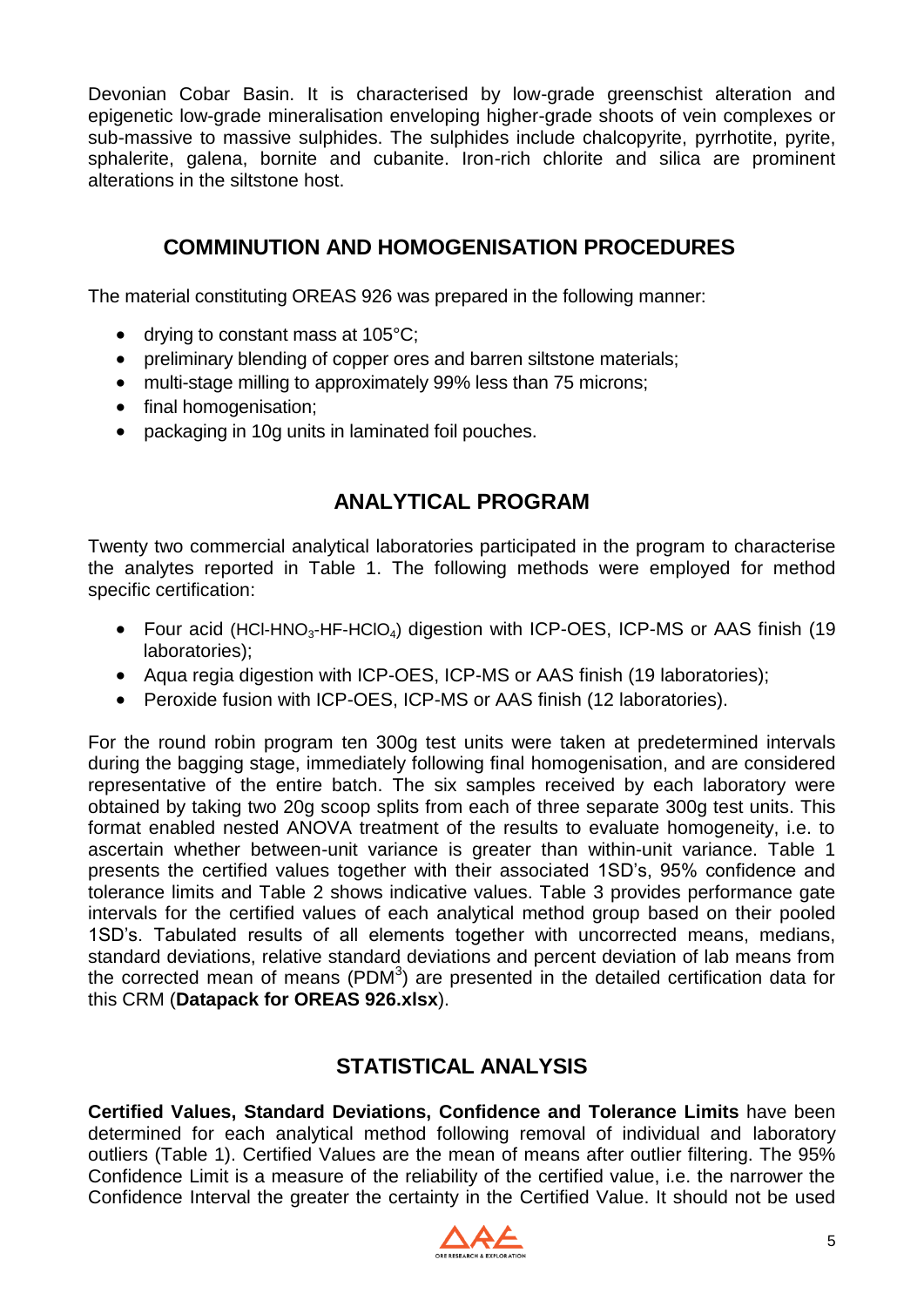as a control limit for laboratory performance. Indicative values (Table 2) are provided where i) the number of laboratories reporting a particular analyte is insufficient (< 5) to support certification; ii) interlaboratory consensus is poor; or iii) a significant proportion of results are outlying or results are multimodal.

| <b>Constituent</b>          | <b>Unit</b> | Value | <b>Constituent</b> | Unit | Value   | <b>Constituent</b> | Unit | Value    |
|-----------------------------|-------------|-------|--------------------|------|---------|--------------------|------|----------|
| <b>4-Acid Digestion</b>     |             |       |                    |      |         |                    |      |          |
| B                           | ppm         | 7.42  | Hg                 | ppm  | $\lt$ 1 | Ru                 | ppm  | < 0.1    |
| <b>Aqua Regia Digestion</b> |             |       |                    |      |         |                    |      |          |
| Pd                          | ppb         | 17    | Pt                 | ppb  | < 5     | Ru                 | ppb  | < 5      |
| <b>Infrared Combustion</b>  |             |       |                    |      |         |                    |      |          |
| S                           | $wt.$ %     | 1.19  |                    |      |         |                    |      |          |
| <b>Peroxide Fusion ICP</b>  |             |       |                    |      |         |                    |      |          |
| B                           | ppm         | 21.1  | Re                 | ppm  | < 0.1   | Тe                 | ppm  | $\leq 6$ |
| Ge                          | ppm         | 2.67  | Se                 | ppm  | 7.35    | Zr                 | ppm  | 157      |

**Table 2. Indicative Values for OREAS 926**

**Standard Deviation** values (1SDs) are reported in Table 1 and provide an indication of a level of performance that might reasonably be expected from a laboratory being monitored by this CRM in a QA/QC program. They take into account errors attributable to measurement uncertainty and CRM variability. For an effective CRM the contribution of the latter should be negligible in comparison to measurement errors. The Standard Deviation values include all sources of measurement uncertainty: between-lab variance, within-run variance (precision errors) and CRM variability. The SD for each analyte's certified value is calculated from the same filtered data set used to determine the certified value, i.e. after removal of all individual, lab dataset (batch) and 3SD outliers (single iteration). These outliers can only be removed after the absolute homogeneity of the CRM has been independently established, i.e. the outliers must be confidently deemed to be analytical rather than arising from inhomogeneity of the CRM. The standard deviation is then calculated for each analyte from the pooled accepted analyses generated from the certification program.

**Performance Gates** (Table 3) are calculated for two and three standard deviations. As a guide these intervals may be regarded as warning or rejection for multiple 2SD outliers, or rejection for individual 3SD outliers in QC monitoring, although their precise application should be at the discretion of the QC manager concerned.

A second method utilises a 5% window calculated directly from the certified value. Standard deviation is also shown in relative per cent for one, two and three relative standard deviations (1RSD, 2RSD and 3RSD) to facilitate an appreciation of the magnitude of these numbers and a comparison with the 5% window. Caution should be exercised when concentration levels approach lower limits of detection of the analytical methods employed as performance gates calculated from standard deviations tend to be excessively wide whereas those determined by the 5% method are too narrow.

**Tolerance Limits** (ISO Guide 3207) were determined using an analysis of precision errors method and are considered a conservative estimate of true homogeneity. The meaning of tolerance limits may be illustrated for copper by 4-acid digestion, where 99% of the time (1-α=0.99) at least 95% of subsamples (ρ=0.95) will have concentrations lying between between 0.798 and 0.829 wt.%. Put more precisely, this means that if the same number of subsamples were taken and analysed in the same manner repeatedly, 99% of the

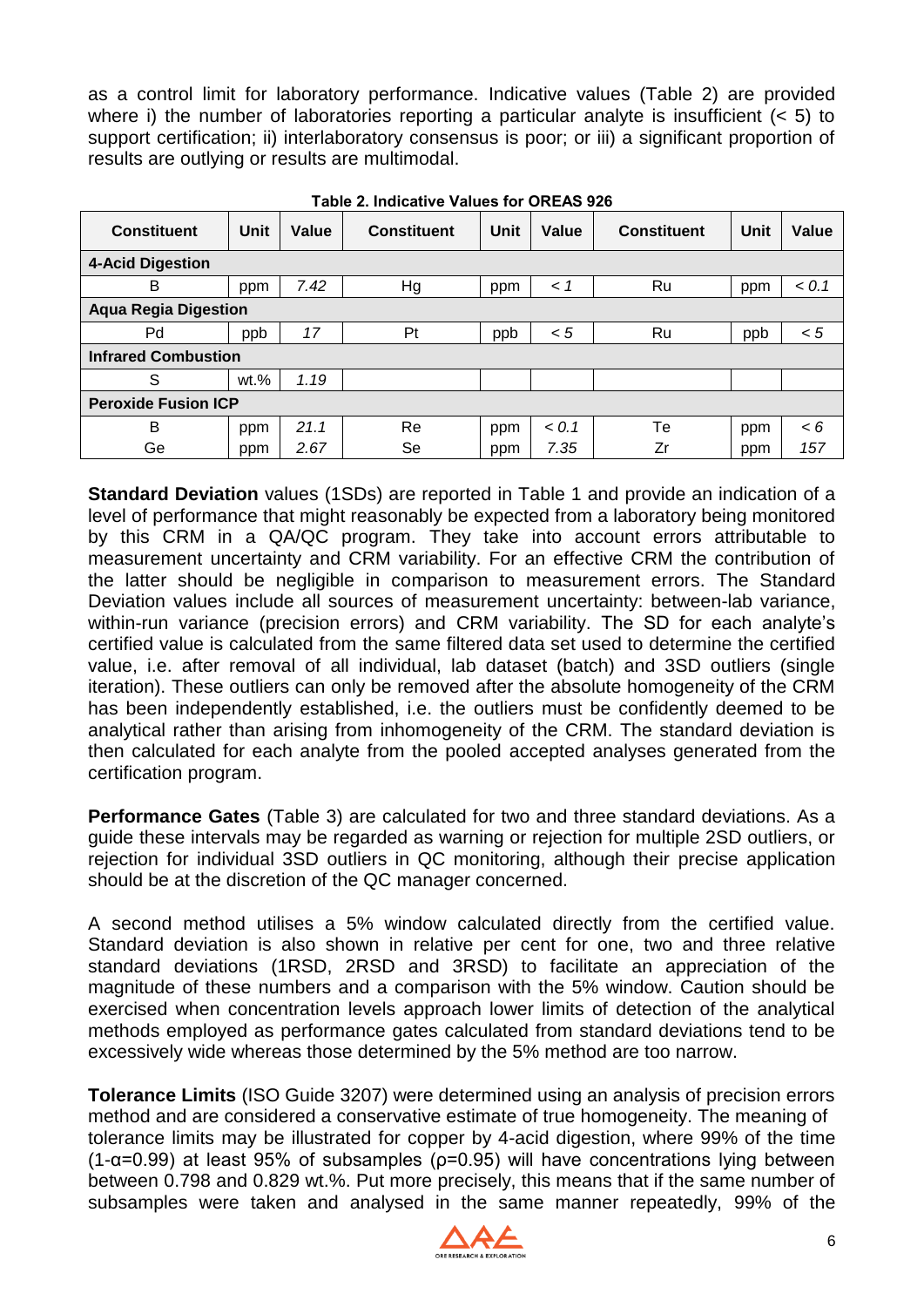tolerance intervals so constructed would cover at least 95% of the total population, and 1% of the tolerance intervals would cover less than 95% of the total population (ISO Guide 35).

The homogeneity of OREAS 926 has also been evaluated in an ANOVA study for all certified analytes. This study tests the null hypothesis that no statistically significant difference exists between the *between-unit variance* and the *within-unit variance* (i.e. pvalues <0.05 indicate rejection of the null hypothesis). Of the 178 certified values, no failures were observed indicating no evidence to reject the null hypothesis.

Based on the statistical analysis of the results of the inter-laboratory certification program it can be concluded that OREAS 926 is fit-for-purpose as a certified reference material (see 'Intended Use' below).

### **PARTICIPATING LABORATORIES**

Accurassay, Thunder Bay, ON, Canada Acme, Santiago, Chile Acme, Vancouver, BC, Canada Actlabs, Ancaster, Ontario, Canada Actlabs, Kamloops, BC, Canada Actlabs, Thunder Bay, Ontario, Canada ALS, Brisbane, QLD, Australia ALS, Burnie, TAS, Australia ALS, Loughrea, County Galway, Ireland ALS, Vancouver, BC, Canada Amdel (BV), Cardiff, NSW, Australia Intertek Genalysis, Perth, WA, Australia Intertek Testing Services, Adelaide, SA, Australia Intertek Testing Services, Beijing, China Intertek Testing Services, Jakarta Selatan, Indonesia Intertek Genalysis, Johannesburg, Sth Africa Intertek Testing Services, Muntinlupa, Philippines Labtium Oy, Rovaniemi, Finland MINTEK, Randburg, Sth Africa PT. Geoservices, Cikarang, Indonesia SGS, Booysens, Gauteng, South Africa SGS Didipio, Makati City, Philippines SGS, Lakefield, Ontario, Canada SGS Nui Phao, Ha Noi, Vietnam SGS, Vancouver, BC, Canada SGS, Vespasiano, MG, Brazil Shiva Analyticals, Bangalore North, Karnataka, India Ultra Trace (BV), Perth, WA, Australia

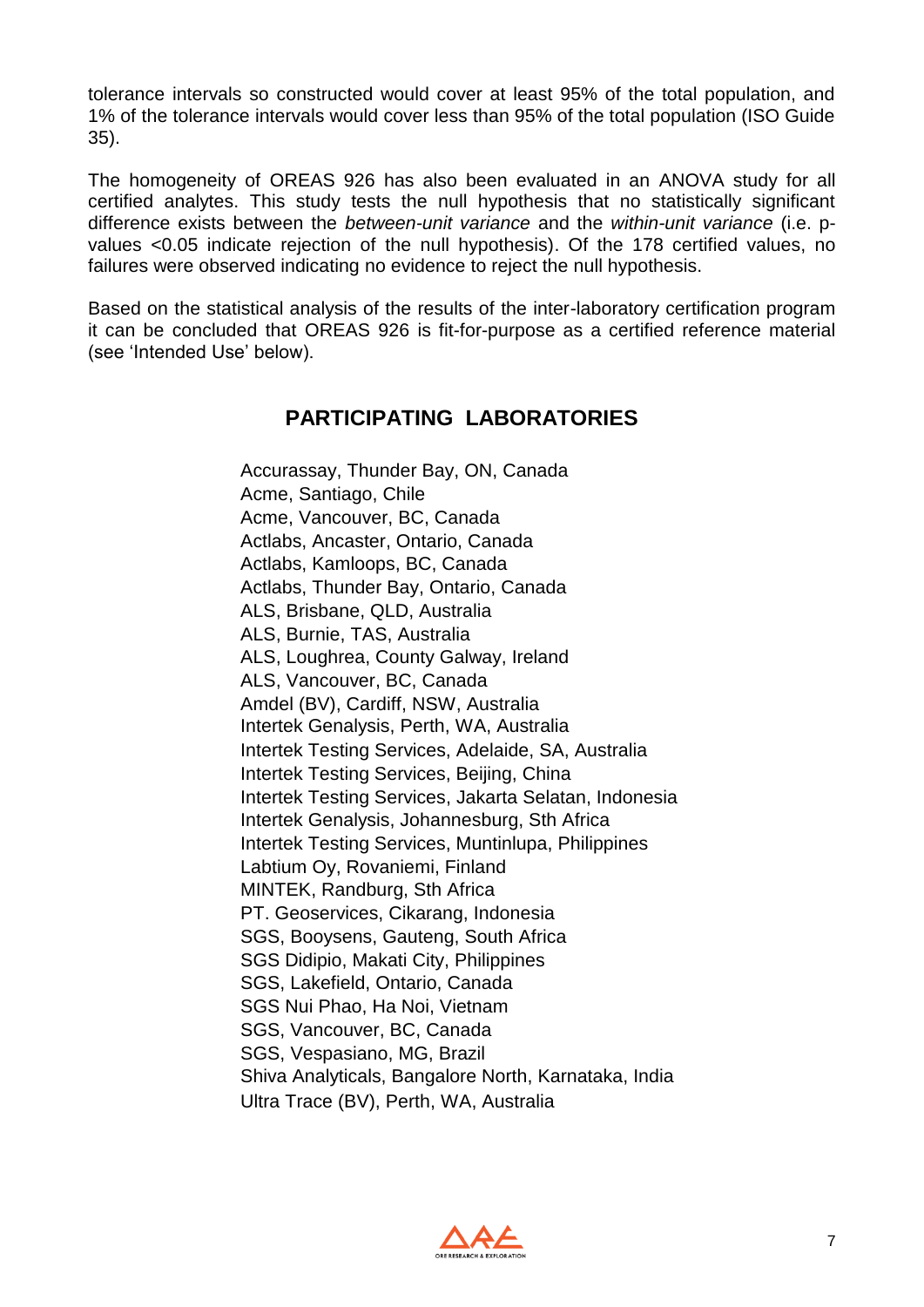|                         | Certified |       |            |             | <b>Absolute Standard Deviations</b> |             |            | <b>Relative Standard Deviations</b> |        |            | 5% window  |  |
|-------------------------|-----------|-------|------------|-------------|-------------------------------------|-------------|------------|-------------------------------------|--------|------------|------------|--|
| Constituent             | Value     | 1SD   | 2SD<br>Low | 2SD<br>High | 3SD<br>Low                          | 3SD<br>High | 1RSD       | 2RSD                                | 3RSD   | Low        | High       |  |
| <b>4-Acid Digestion</b> |           |       |            |             |                                     |             |            |                                     |        |            |            |  |
| Ag, ppm                 | 2.92      | 0.24  | 2.44       | 3.40        | 2.20                                | 3.64        | 8.25%      | 16.49%                              | 24.74% | 2.78       | 3.07       |  |
| Al, wt.%                | 7.30      | 0.372 | 6.56       | 8.04        | 6.19                                | 8.42        | 5.09%      | 10.19%                              | 15.28% | 6.94       | 7.67       |  |
| As, ppm                 | 8.64      | 0.826 | 6.99       | 10.29       | 6.16                                | 11.12       | 9.56%      | 19.11%                              | 28.67% | 8.21       | 9.07       |  |
| Ba, ppm                 | 427       | 24    | 378        | 475         | 354                                 | 499         | 5.67%      | 11.35%                              | 17.02% | 405        | 448        |  |
| Be, ppm                 | 2.23      | 0.182 | 1.86       | 2.59        | 1.68                                | 2.78        | 8.19%      | 16.37%                              | 24.56% | 2.12       | 2.34       |  |
| Bi, ppm                 | 41.0      | 2.61  | 35.8       | 46.2        | 33.1                                | 48.8        | 6.37%      | 12.75%                              | 19.12% | 38.9       | 43.0       |  |
| Ca, wt.%                | 0.477     | 0.023 | 0.430      | 0.524       | 0.407                               | 0.547       | 4.91%      | 9.81%                               | 14.72% | 0.453      | 0.501      |  |
| Cd, ppm                 | 0.51      | 0.043 | 0.42       | 0.59        | 0.38                                | 0.64        | 8.52%      | 17.03%                              | 25.55% | 0.48       | 0.53       |  |
| Ce, ppm                 | 84        | 4.5   | 75         | 93          | 70                                  | 97          | 5.44%      | 10.88%                              | 16.31% | 79         | 88         |  |
| Co, ppm                 | 26.1      | 1.80  | 22.5       | 29.7        | 20.7                                | 31.4        | 6.89%      | 13.79%                              | 20.68% | 24.8       | 27.4       |  |
| Cr, ppm                 | 70        | 8     | 54         | 87          | 46                                  | 95          | 11.67%     | 23.34%                              | 35.00% | 67         | 74         |  |
| Cs, ppm                 | 6.55      | 0.466 | 5.62       | 7.48        | 5.15                                | 7.95        | 7.12%      | 14.23%                              | 21.35% | 6.22       | 6.87       |  |
| Cu, wt.%                | 0.813     | 0.027 | 0.759      | 0.868       | 0.731                               | 0.895       | 3.36%      | 6.72%                               | 10.08% | 0.773      | 0.854      |  |
| Dy, ppm                 | 4.94      | 0.294 | 4.35       | 5.53        | 4.05                                | 5.82        | 5.96%      | 11.92%                              | 17.89% | 4.69       | 5.18       |  |
| Er, ppm                 | 2.78      | 0.203 | 2.37       | 3.19        | 2.17                                | 3.39        | 7.32%      | 14.64%                              | 21.96% | 2.64       | 2.92       |  |
| Eu, ppm                 | 1.36      | 0.092 | 1.17       | 1.54        | 1.08                                | 1.63        | 6.81%      | 13.62%                              | 20.43% | 1.29       | 1.42       |  |
| Fe, wt.%                | 7.13      | 0.428 | 6.27       | 7.98        | 5.84                                | 8.41        | 6.01%      | 12.02%                              | 18.03% | 6.77       | 7.48       |  |
| Ga, ppm                 | 20.0      | 1.05  | 17.9       | 22.1        | 16.8                                | 23.1        | 5.28%      | 10.56%                              | 15.84% | 19.0       | 21.0       |  |
| Gd, ppm                 | 5.71      | 0.269 | 5.17       | 6.25        | 4.90                                | 6.52        | 4.72%      | 9.43%                               | 14.15% | 5.42       | 5.99       |  |
| Ge, ppm                 | $\leq$ 2  | IND.  | <b>IND</b> | IND.        | IND.                                | <b>IND</b>  | <b>IND</b> | <b>IND</b>                          | IND.   | <b>IND</b> | <b>IND</b> |  |
| Hf, ppm                 | 3.12      | 0.192 | 2.74       | 3.51        | 2.55                                | 3.70        | 6.16%      | 12.32%                              | 18.49% | 2.97       | 3.28       |  |
| Ho, ppm                 | 0.92      | 0.034 | 0.85       | 0.99        | 0.82                                | 1.03        | 3.69%      | 7.39%                               | 11.08% | 0.88       | 0.97       |  |
| In, ppm                 | 0.84      | 0.047 | 0.74       | 0.93        | 0.70                                | 0.97        | 5.57%      | 11.14%                              | 16.71% | 0.79       | 0.88       |  |
| K, wt.%                 | 2.49      | 0.096 | 2.30       | 2.68        | 2.20                                | 2.78        | 3.84%      | 7.68%                               | 11.53% | 2.36       | 2.61       |  |
| La, ppm                 | 41.8      | 1.75  | 38.3       | 45.3        | 36.6                                | 47.1        | 4.18%      | 8.35%                               | 12.53% | 39.7       | 43.9       |  |
| Li, ppm                 | 31.1      | 1.36  | 28.3       | 33.8        | 27.0                                | 35.1        | 4.39%      | 8.78%                               | 13.16% | 29.5       | 32.6       |  |
| Lu, ppm                 | 0.38      | 0.022 | 0.34       | 0.42        | 0.32                                | 0.45        | 5.65%      | 11.30%                              | 16.95% | 0.36       | 0.40       |  |
| Mg, wt.%                | 1.73      | 0.073 | 1.59       | 1.88        | 1.51                                | 1.95        | 4.21%      | 8.41%                               | 12.62% | 1.65       | 1.82       |  |
| Mn, wt.%                | 0.099     | 0.005 | 0.090      | 0.109       | 0.085                               | 0.114       | 4.89%      | 9.77%                               | 14.66% | 0.094      | 0.104      |  |
| Mo, ppm                 | 1.04      | 0.092 | 0.86       | 1.23        | 0.77                                | 1.32        | 8.85%      | 17.69%                              | 26.54% | 0.99       | 1.10       |  |
| Na, wt.%                | 0.278     | 0.018 | 0.243      | 0.314       | 0.225                               | 0.331       | 6.33%      | 12.67%                              | 19.00% | 0.264      | 0.292      |  |
| Nb, ppm                 | 13.5      | 0.91  | 11.7       | 15.3        | 10.8                                | 16.2        | 6.72%      | 13.44%                              | 20.15% | 12.8       | 14.2       |  |

**Table 3. Performance Gates for OREAS 926**

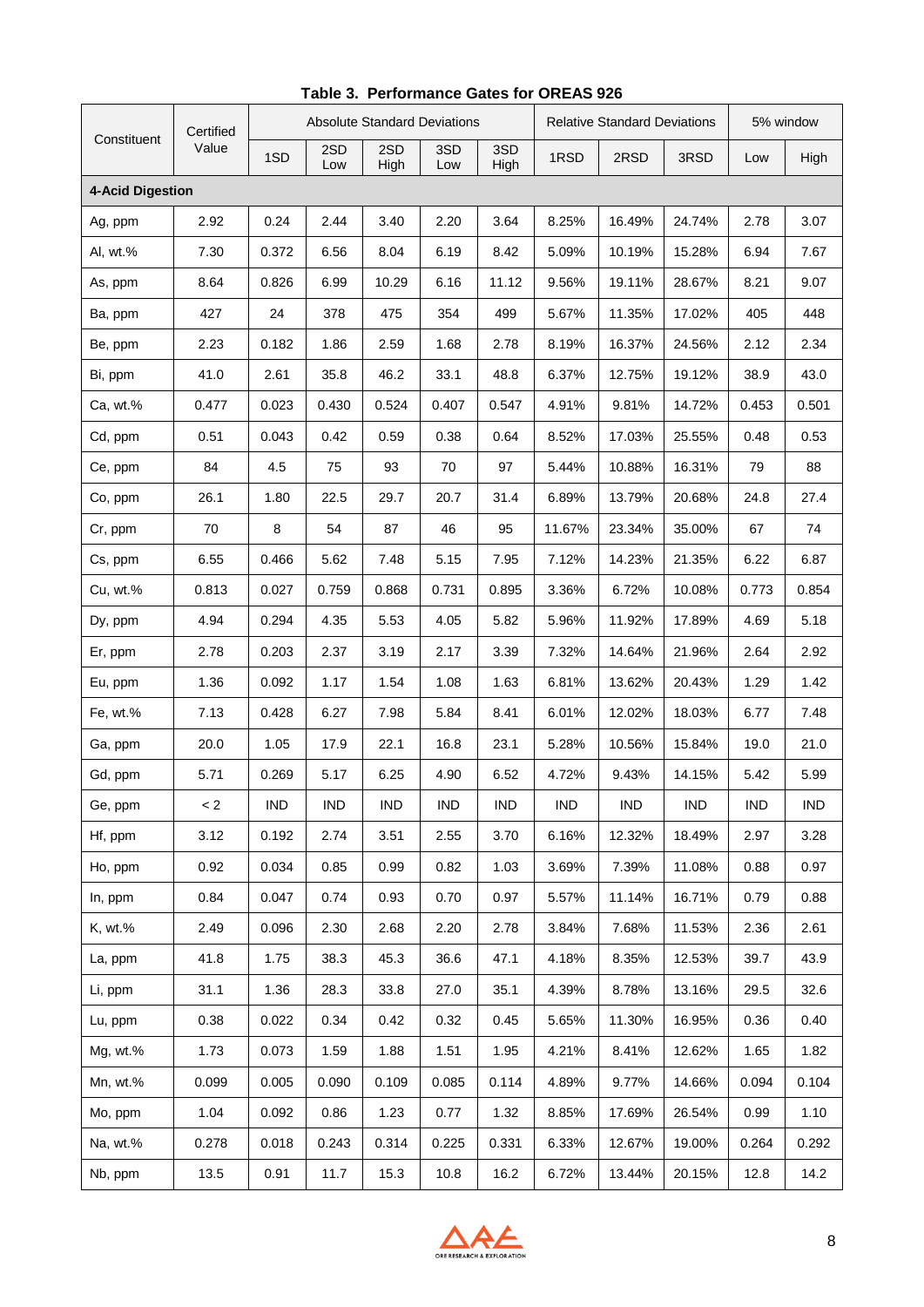|                             | Certified |            |            |             | <b>Absolute Standard Deviations</b> |             | <b>Relative Standard Deviations</b> |            |            | 5% window  |            |
|-----------------------------|-----------|------------|------------|-------------|-------------------------------------|-------------|-------------------------------------|------------|------------|------------|------------|
| Constituent                 | Value     | 1SD        | 2SD<br>Low | 2SD<br>High | 3SD<br>Low                          | 3SD<br>High | 1RSD                                | 2RSD       | 3RSD       | Low        | High       |
| 4-Acid Digestion continued  |           |            |            |             |                                     |             |                                     |            |            |            |            |
| Nd, ppm                     | 35.3      | 2.00       | 31.3       | 39.3        | 29.3                                | 41.3        | 5.66%                               | 11.32%     | 16.97%     | 33.5       | 37.1       |
| Ni, ppm                     | 34.9      | 2.52       | 29.9       | 40.0        | 27.4                                | 42.5        | 7.21%                               | 14.42%     | 21.64%     | 33.2       | 36.7       |
| P, wt.%                     | 0.062     | 0.004      | 0.055      | 0.069       | 0.051                               | 0.073       | 5.84%                               | 11.68%     | 17.52%     | 0.059      | 0.065      |
| Pb, ppm                     | 98        | 6.0        | 86         | 110         | 80                                  | 116         | 6.15%                               | 12.31%     | 18.46%     | 93         | 103        |
| Pr, ppm                     | 9.61      | 0.578      | 8.45       | 10.77       | 7.88                                | 11.34       | 6.01%                               | 12.03%     | 18.04%     | 9.13       | 10.09      |
| Rb, ppm                     | 166       | 9          | 149        | 184         | 140                                 | 192         | 5.24%                               | 10.48%     | 15.71%     | 158        | 174        |
| Re, ppb                     | < 5       | <b>IND</b> | <b>IND</b> | <b>IND</b>  | <b>IND</b>                          | <b>IND</b>  | <b>IND</b>                          | <b>IND</b> | <b>IND</b> | <b>IND</b> | <b>IND</b> |
| S, wt.%                     | 1.16      | 0.056      | 1.05       | 1.27        | 1.00                                | 1.33        | 4.81%                               | 9.61%      | 14.42%     | 1.10       | 1.22       |
| Sb, ppm                     | 1.32      | 0.087      | 1.14       | 1.49        | 1.06                                | 1.58        | 6.61%                               | 13.21%     | 19.82%     | 1.25       | 1.38       |
| Sc, ppm                     | 13.1      | 1.18       | 10.8       | 15.5        | 9.6                                 | 16.7        | 8.97%                               | 17.95%     | 26.92%     | 12.5       | 13.8       |
| Se, ppm                     | 10.7      | 1.5        | 7.7        | 13.8        | 6.1                                 | 15.3        | 14.28%                              | 28.57%     | 42.85%     | 10.2       | 11.2       |
| Sm, ppm                     | 6.60      | 0.412      | 5.78       | 7.43        | 5.37                                | 7.84        | 6.24%                               | 12.48%     | 18.72%     | 6.27       | 6.93       |
| Sn, ppm                     | 16.9      | 1.04       | 14.8       | 18.9        | 13.7                                | 20.0        | 6.19%                               | 12.37%     | 18.56%     | 16.0       | 17.7       |
| Sr, ppm                     | 36.2      | 1.79       | 32.6       | 39.8        | 30.8                                | 41.6        | 4.94%                               | 9.87%      | 14.81%     | 34.4       | 38.0       |
| Ta, ppm                     | 1.03      | 0.19       | 0.66       | 1.40        | 0.47                                | 1.59        | 18.01%                              | 36.02%     | 54.03%     | 0.98       | 1.08       |
| Tb, ppm                     | 0.84      | 0.058      | 0.73       | 0.96        | 0.67                                | 1.02        | 6.86%                               | 13.72%     | 20.58%     | 0.80       | 0.89       |
| Te, ppm                     | < 0.1     | IND        | <b>IND</b> | <b>IND</b>  | IND                                 | <b>IND</b>  | <b>IND</b>                          | IND        | <b>IND</b> | <b>IND</b> | <b>IND</b> |
| Th, ppm                     | 16.1      | 1.22       | 13.6       | 18.5        | 12.4                                | 19.7        | 7.58%                               | 15.17%     | 22.75%     | 15.3       | 16.9       |
| Ti, wt.%                    | 0.391     | 0.023      | 0.345      | 0.437       | 0.323                               | 0.459       | 5.82%                               | 11.64%     | 17.47%     | 0.371      | 0.411      |
| TI, ppm                     | 0.86      | 0.041      | 0.77       | 0.94        | 0.73                                | 0.98        | 4.80%                               | 9.59%      | 14.39%     | 0.81       | 0.90       |
| Tm, ppm                     | 0.39      | 0.015      | 0.36       | 0.42        | 0.35                                | 0.43        | 3.72%                               | 7.44%      | 11.16%     | 0.37       | 0.41       |
| U, ppm                      | 2.93      | 0.175      | 2.58       | 3.28        | 2.41                                | 3.46        | 5.97%                               | 11.94%     | 17.91%     | 2.79       | 3.08       |
| V, ppm                      | 90        | 5.5        | 79         | 101         | 74                                  | 106         | 6.06%                               | 12.11%     | 18.17%     | 86         | 95         |
| W, ppm                      | 6.60      | 0.83       | 4.95       | 8.26        | 4.12                                | 9.09        | 12.54%                              | 25.08%     | 37.62%     | 6.27       | 6.93       |
| Y, ppm                      | 25.0      | 1.37       | 22.2       | 27.7        | 20.9                                | 29.1        | 5.49%                               | 10.99%     | 16.48%     | 23.7       | 26.2       |
| Yb, ppm                     | 2.46      | 0.139      | 2.18       | 2.74        | 2.04                                | 2.88        | 5.67%                               | 11.33%     | 17.00%     | 2.34       | 2.58       |
| Zn, ppm                     | 398       | 11         | 377        | 419         | 366                                 | 430         | 2.65%                               | 5.30%      | 7.96%      | 378        | 418        |
| Zr, ppm                     | 107       | 11         | 86         | 128         | 75                                  | 139         | 9.86%                               | 19.73%     | 29.59%     | 102        | 112        |
| <b>Aqua Regia Digestion</b> |           |            |            |             |                                     |             |                                     |            |            |            |            |
| Ag, ppm                     | 2.97      | 0.29       | 2.40       | 3.54        | 2.12                                | 3.83        | 9.61%                               | 19.21%     | 28.82%     | 2.82       | 3.12       |
| Al, wt.%                    | 2.84      | 0.119      | 2.60       | 3.08        | 2.48                                | 3.20        | 4.20%                               | 8.40%      | 12.60%     | 2.70       | 2.98       |
| As, ppm                     | 7.98      | 0.90       | 6.17       | 9.79        | 5.27                                | 10.70       | 11.33%                              | 22.66%     | 33.98%     | 7.58       | 8.38       |



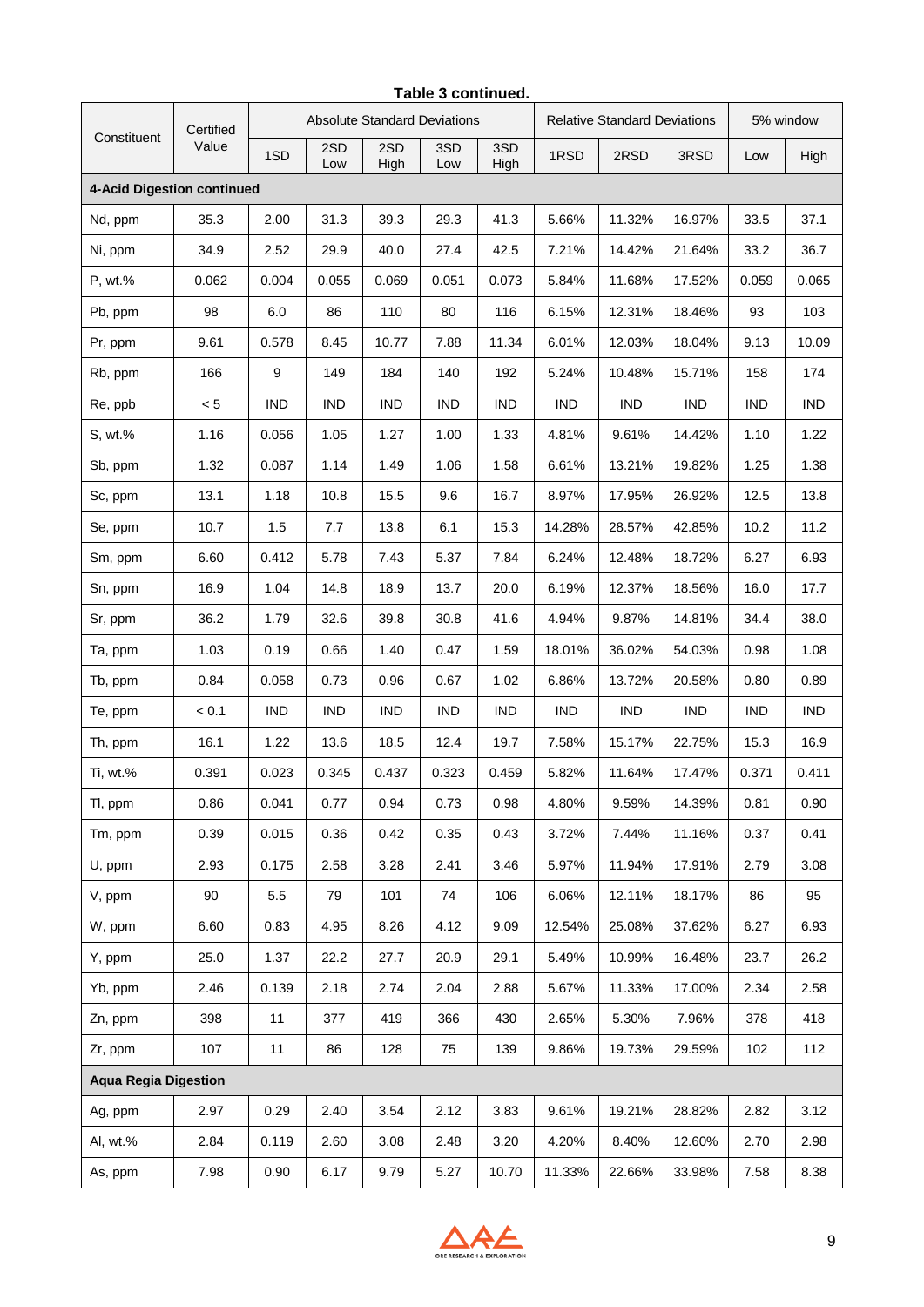|                                       | Certified |                |            |             | <b>Absolute Standard Deviations</b> |             |            | <b>Relative Standard Deviations</b> |            | 5% window  |            |
|---------------------------------------|-----------|----------------|------------|-------------|-------------------------------------|-------------|------------|-------------------------------------|------------|------------|------------|
| Constituent                           | Value     | 1SD            | 2SD<br>Low | 2SD<br>High | 3SD<br>Low                          | 3SD<br>High | 1RSD       | 2RSD                                | 3RSD       | Low        | High       |
| <b>Aqua Regia Digestion continued</b> |           |                |            |             |                                     |             |            |                                     |            |            |            |
| Au, ppb                               | < 10      | <b>IND</b>     | <b>IND</b> | <b>IND</b>  | <b>IND</b>                          | <b>IND</b>  | <b>IND</b> | <b>IND</b>                          | <b>IND</b> | <b>IND</b> | <b>IND</b> |
| B, ppm                                | < 10      | <b>IND</b>     | <b>IND</b> | <b>IND</b>  | <b>IND</b>                          | <b>IND</b>  | <b>IND</b> | <b>IND</b>                          | <b>IND</b> | <b>IND</b> | <b>IND</b> |
| Ba, ppm                               | 52        | 3.4            | 45         | 59          | 42                                  | 62          | 6.50%      | 13.00%                              | 19.50%     | 49         | 54         |
| Be, ppm                               | 0.60      | 0.055          | 0.49       | 0.71        | 0.43                                | 0.76        | 9.19%      | 18.38%                              | 27.57%     | 0.57       | 0.63       |
| Bi, ppm                               | 40.9      | 2.67           | 35.6       | 46.3        | 32.9                                | 48.9        | 6.53%      | 13.06%                              | 19.58%     | 38.9       | 43.0       |
| Ca, wt.%                              | 0.334     | 0.010          | 0.313      | 0.355       | 0.303                               | 0.365       | 3.12%      | 6.24%                               | 9.36%      | 0.317      | 0.350      |
| Cd, ppm                               | 0.50      | 0.037          | 0.42       | 0.57        | 0.38                                | 0.61        | 7.55%      | 15.10%                              | 22.65%     | 0.47       | 0.52       |
| Ce, ppm                               | 57        | $\overline{7}$ | 43         | 70          | 37                                  | 77          | 11.68%     | 23.36%                              | 35.03%     | 54         | 59         |
| Co, ppm                               | 25.3      | 1.07           | 23.2       | 27.5        | 22.1                                | 28.5        | 4.22%      | 8.45%                               | 12.67%     | 24.1       | 26.6       |
| Cr, ppm                               | 38.7      | 1.23           | 36.2       | 41.1        | 35.0                                | 42.3        | 3.18%      | 6.36%                               | 9.54%      | 36.7       | 40.6       |
| Cs, ppm                               | 1.51      | 0.27           | 0.97       | 2.05        | 0.70                                | 2.32        | 17.85%     | 35.70%                              | 53.55%     | 1.44       | 1.59       |
| Cu, wt.%                              | 0.820     | 0.017          | 0.786      | 0.854       | 0.769                               | 0.871       | 2.07%      | 4.13%                               | 6.20%      | 0.779      | 0.861      |
| Dy, ppm                               | $<$ 3     | <b>IND</b>     | <b>IND</b> | <b>IND</b>  | <b>IND</b>                          | <b>IND</b>  | <b>IND</b> | <b>IND</b>                          | <b>IND</b> | <b>IND</b> | <b>IND</b> |
| Er, ppm                               | < 2.5     | <b>IND</b>     | <b>IND</b> | <b>IND</b>  | <b>IND</b>                          | <b>IND</b>  | <b>IND</b> | <b>IND</b>                          | <b>IND</b> | <b>IND</b> | <b>IND</b> |
| Eu, ppm                               | 0.88      | 0.15           | 0.59       | 1.17        | 0.44                                | 1.32        | 16.73%     | 33.46%                              | 50.20%     | 0.84       | 0.92       |
| Fe, wt.%                              | 6.64      | 0.290          | 6.06       | 7.22        | 5.77                                | 7.51        | 4.36%      | 8.72%                               | 13.08%     | 6.31       | 6.97       |
| Ga, ppm                               | 8.18      | 0.554          | 7.07       | 9.29        | 6.52                                | 9.84        | 6.77%      | 13.54%                              | 20.31%     | 7.77       | 8.59       |
| Gd, ppm                               | < 5       | <b>IND</b>     | <b>IND</b> | <b>IND</b>  | <b>IND</b>                          | <b>IND</b>  | <b>IND</b> | <b>IND</b>                          | <b>IND</b> | <b>IND</b> | <b>IND</b> |
| Ge, ppm                               | < 0.3     | <b>IND</b>     | <b>IND</b> | <b>IND</b>  | IND                                 | <b>IND</b>  | <b>IND</b> | <b>IND</b>                          | <b>IND</b> | <b>IND</b> | <b>IND</b> |
| Hf, ppm                               | 0.67      | 0.13           | 0.41       | 0.93        | 0.28                                | 1.06        | 19.42%     | 38.85%                              | 58.27%     | 0.64       | 0.71       |
| Hg, ppm                               | 0.06      | IND            | <b>IND</b> | <b>IND</b>  | IND                                 | <b>IND</b>  | <b>IND</b> | IND                                 | IND        | <b>IND</b> | <b>IND</b> |
| Ho, ppm                               | < 0.8     | <b>IND</b>     | <b>IND</b> | <b>IND</b>  | IND                                 | IND         | IND        | IND                                 | IND        | <b>IND</b> | <b>IND</b> |
| In, ppm                               | 0.76      | 0.056          | 0.64       | 0.87        | 0.59                                | 0.92        | 7.42%      | 14.84%                              | 22.27%     | 0.72       | 0.79       |
| K, wt.%                               | 0.309     | 0.041          | 0.227      | 0.390       | 0.186                               | 0.431       | 13.23%     | 26.45%                              | 39.68%     | 0.293      | 0.324      |
| La, ppm                               | 28.7      | 2.29           | 24.1       | 33.2        | 21.8                                | 35.5        | 7.98%      | 15.96%                              | 23.94%     | 27.2       | 30.1       |
| Li, ppm                               | 23.6      | 1.92           | 19.8       | 27.5        | 17.9                                | 29.4        | 8.14%      | 16.28%                              | 24.42%     | 22.4       | 24.8       |
| Lu, ppm                               | < 0.3     | <b>IND</b>     | <b>IND</b> | <b>IND</b>  | IND                                 | <b>IND</b>  | <b>IND</b> | IND                                 | IND        | <b>IND</b> | <b>IND</b> |
| Mg, wt.%                              | 1.48      | 0.086          | 1.31       | 1.66        | 1.23                                | 1.74        | 5.81%      | 11.62%                              | 17.43%     | 1.41       | 1.56       |
| Mn, wt.%                              | 0.089     | 0.003          | 0.082      | 0.095       | 0.079                               | 0.098       | 3.59%      | 7.17%                               | 10.76%     | 0.084      | 0.093      |
| Mo, ppm                               | 0.96      | 0.10           | 0.75       | 1.16        | 0.65                                | 1.27        | 10.82%     | 21.65%                              | 32.47%     | 0.91       | 1.00       |
| Na, wt.%                              | < 0.02    | IND            | <b>IND</b> | <b>IND</b>  | IND                                 | <b>IND</b>  | IND        | IND                                 | <b>IND</b> | <b>IND</b> | <b>IND</b> |
| Nb, ppm                               | < 0.5     | <b>IND</b>     | IND        | IND         | IND                                 | <b>IND</b>  | <b>IND</b> | IND                                 | IND        | <b>IND</b> | <b>IND</b> |



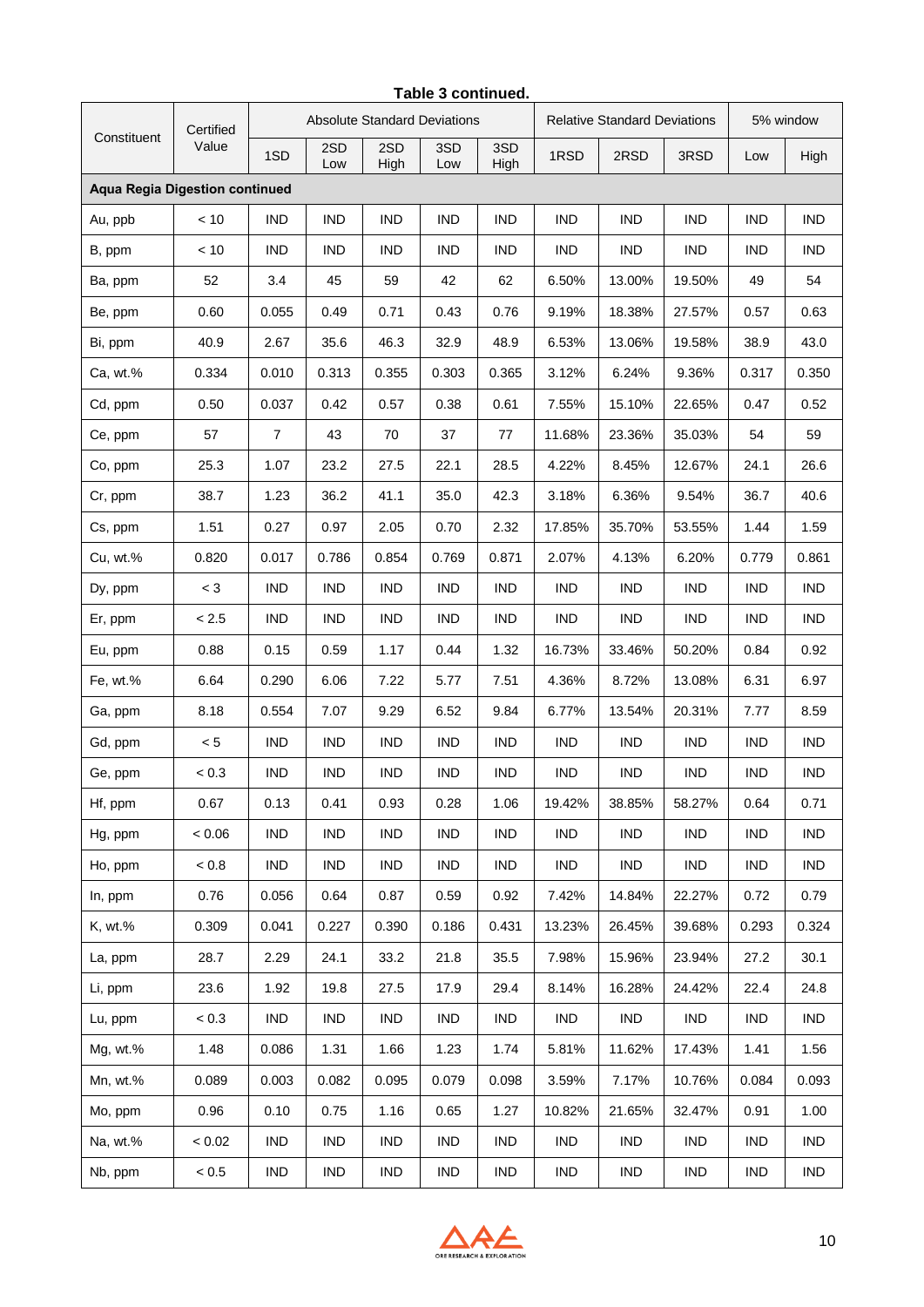|                                       | Certified |            |            |             | <b>Absolute Standard Deviations</b> |             | <b>Relative Standard Deviations</b> |            |            | 5% window  |            |
|---------------------------------------|-----------|------------|------------|-------------|-------------------------------------|-------------|-------------------------------------|------------|------------|------------|------------|
| Constituent                           | Value     | 1SD        | 2SD<br>Low | 2SD<br>High | 3SD<br>Low                          | 3SD<br>High | 1RSD                                | 2RSD       | 3RSD       | Low        | High       |
| <b>Aqua Regia Digestion continued</b> |           |            |            |             |                                     |             |                                     |            |            |            |            |
| Nd, ppm                               | 24.6      | 4.4        | 15.8       | 33.5        | 11.4                                | 37.9        | 17.98%                              | 35.96%     | 53.94%     | 23.4       | 25.9       |
| Ni, ppm                               | 32.3      | 0.87       | 30.6       | 34.1        | 29.7                                | 34.9        | 2.70%                               | 5.41%      | 8.11%      | 30.7       | 33.9       |
| P, wt.%                               | 0.060     | 0.004      | 0.053      | 0.068       | 0.049                               | 0.072       | 6.20%                               | 12.41%     | 18.61%     | 0.057      | 0.063      |
| Pb, ppm                               | 97        | 4.4        | 88         | 106         | 84                                  | 110         | 4.54%                               | 9.07%      | 13.61%     | 92         | 102        |
| Pr, ppm                               | 6.57      | 1.06       | 4.46       | 8.68        | 3.40                                | 9.74        | 16.07%                              | 32.15%     | 48.22%     | 6.24       | 6.90       |
| Rb, ppm                               | 19.9      | 2.9        | 14.0       | 25.7        | 11.1                                | 28.7        | 14.76%                              | 29.51%     | 44.27%     | 18.9       | 20.9       |
| Re, ppb                               | < 1       | <b>IND</b> | <b>IND</b> | <b>IND</b>  | IND                                 | <b>IND</b>  | <b>IND</b>                          | IND        | <b>IND</b> | <b>IND</b> | <b>IND</b> |
| S, wt.%                               | 1.14      | 0.059      | 1.03       | 1.26        | 0.97                                | 1.32        | 5.13%                               | 10.26%     | 15.39%     | 1.09       | 1.20       |
| Sb, ppm                               | 0.59      | 0.11       | 0.37       | 0.82        | 0.25                                | 0.94        | 19.14%                              | 38.29%     | 57.43%     | 0.57       | 0.62       |
| Sc, ppm                               | 3.29      | 0.49       | 2.32       | 4.26        | 1.83                                | 4.75        | 14.76%                              | 29.52%     | 44.28%     | 3.13       | 3.46       |
| Se, ppm                               | 10.4      | 1.3        | 7.8        | 13.0        | 6.5                                 | 14.3        | 12.61%                              | 25.22%     | 37.83%     | 9.9        | 10.9       |
| Sm, ppm                               | 4.51      | 0.89       | 2.73       | 6.29        | 1.84                                | 7.18        | 19.72%                              | 39.43%     | 59.15%     | 4.28       | 4.73       |
| Sn, ppm                               | 9.55      | 0.556      | 8.43       | 10.66       | 7.88                                | 11.21       | 5.82%                               | 11.64%     | 17.46%     | 9.07       | 10.02      |
| Sr, ppm                               | 13.0      | 0.55       | 11.9       | 14.1        | 11.3                                | 14.6        | 4.28%                               | 8.56%      | 12.84%     | 12.3       | 13.6       |
| Ta, ppm                               | < 0.05    | <b>IND</b> | <b>IND</b> | IND         | IND.                                | <b>IND</b>  | <b>IND</b>                          | IND        | <b>IND</b> | <b>IND</b> | <b>IND</b> |
| Tb, ppm                               | < 0.8     | <b>IND</b> | <b>IND</b> | <b>IND</b>  | <b>IND</b>                          | <b>IND</b>  | <b>IND</b>                          | <b>IND</b> | <b>IND</b> | <b>IND</b> | <b>IND</b> |
| Te, ppm                               | < 0.08    | IND        | <b>IND</b> | <b>IND</b>  | IND                                 | <b>IND</b>  | <b>IND</b>                          | IND        | <b>IND</b> | <b>IND</b> | <b>IND</b> |
| Th, ppm                               | 14.0      | 1.27       | 11.5       | 16.6        | 10.2                                | 17.9        | 9.06%                               | 18.13%     | 27.19%     | 13.3       | 14.7       |
| Ti, wt.%                              | < 0.15    | <b>IND</b> | <b>IND</b> | <b>IND</b>  | <b>IND</b>                          | <b>IND</b>  | <b>IND</b>                          | IND        | <b>IND</b> | <b>IND</b> | IND        |
| TI, ppm                               | 0.13      | 0.03       | 0.08       | 0.18        | 0.06                                | 0.21        | 19.44%                              | 38.88%     | 58.32%     | 0.13       | 0.14       |
| Tm, ppm                               | > 0.4     | <b>IND</b> | <b>IND</b> | <b>IND</b>  | <b>IND</b>                          | <b>IND</b>  | <b>IND</b>                          | IND        | IND        | <b>IND</b> | <b>IND</b> |
| U, ppm                                | 1.90      | 0.26       | 1.37       | 2.43        | 1.11                                | 2.69        | 13.87%                              | 27.73%     | 41.60%     | 1.81       | 2.00       |
| V, ppm                                | 30.0      | 1.96       | 26.1       | 33.9        | 24.1                                | 35.9        | 6.54%                               | 13.07%     | 19.61%     | 28.5       | 31.5       |
| W, ppm                                | 2.92      | 0.51       | 1.91       | 3.93        | 1.40                                | 4.44        | 17.37%                              | 34.75%     | 52.12%     | 2.77       | 3.07       |
| Y, ppm                                | 13.6      | 2.7        | 8.3        | 18.9        | 5.6                                 | 21.6        | 19.52%                              | 39.04%     | 58.56%     | 12.9       | 14.3       |
| Yb, ppm                               | $\lt 2$   | <b>IND</b> | <b>IND</b> | <b>IND</b>  | IND                                 | <b>IND</b>  | IND                                 | IND        | IND        | <b>IND</b> | <b>IND</b> |
| Zn, ppm                               | 390       | 16         | 359        | 421         | 343                                 | 437         | 4.00%                               | 7.99%      | 11.99%     | 371        | 410        |
| Zr, ppm                               | 22.1      | 3.8        | 14.4       | 29.7        | 10.6                                | 33.5        | 17.31%                              | 34.62%     | 51.92%     | 20.9       | 23.2       |
| <b>Peroxide Fusion ICP</b>            |           |            |            |             |                                     |             |                                     |            |            |            |            |
| Ag, ppm                               | $<$ 3     | <b>IND</b> | <b>IND</b> | <b>IND</b>  | IND                                 | <b>IND</b>  | <b>IND</b>                          | IND        | IND        | <b>IND</b> | <b>IND</b> |
| Al, wt.%                              | 7.49      | 0.295      | 6.90       | 8.08        | 6.61                                | 8.38        | 3.94%                               | 7.87%      | 11.81%     | 7.12       | 7.87       |
| As, ppm                               | < 10      | <b>IND</b> | IND        | IND         | IND                                 | <b>IND</b>  | <b>IND</b>                          | IND        | IND        | <b>IND</b> | <b>IND</b> |



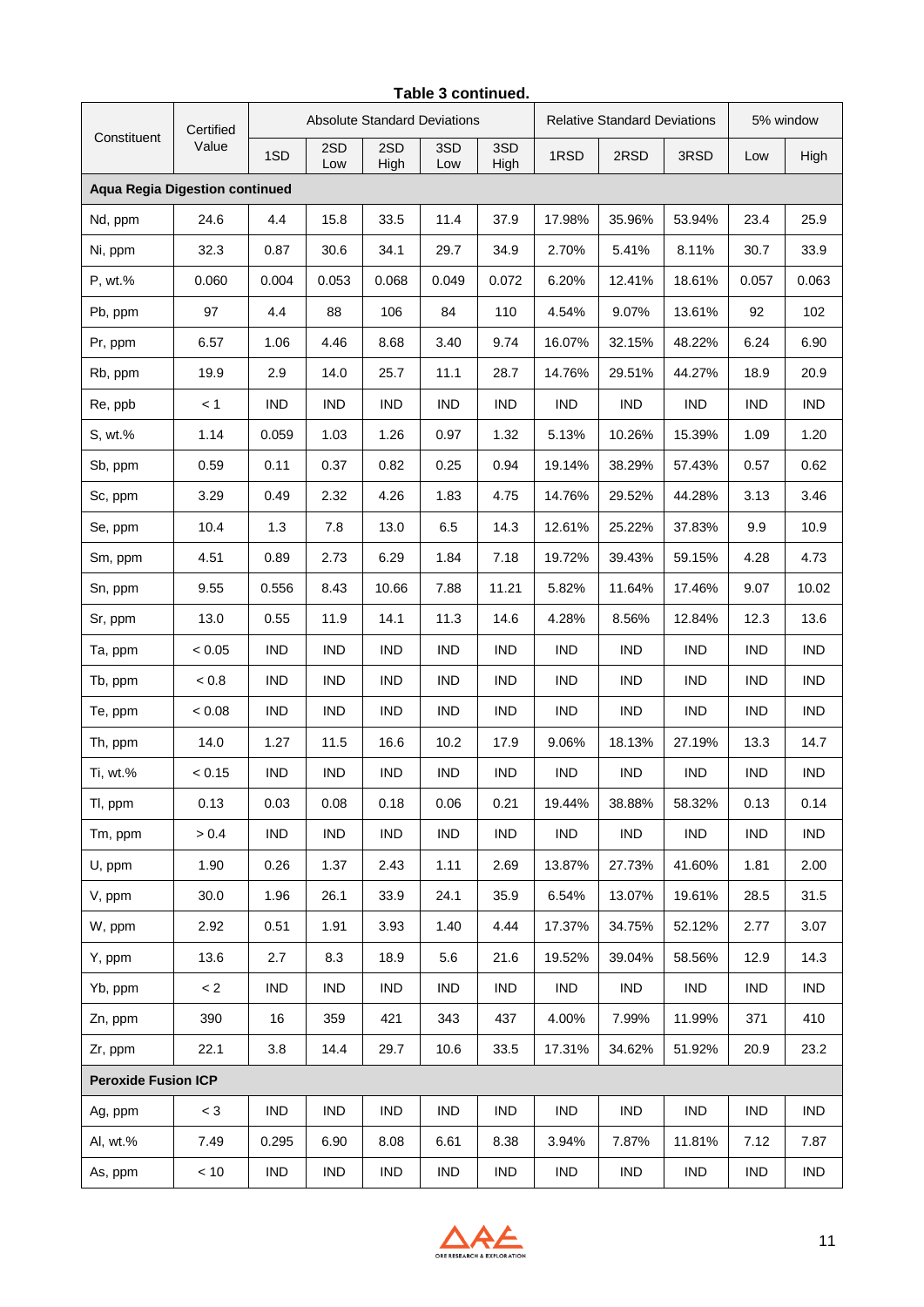|                                      | Certified |                |            |             | <b>Absolute Standard Deviations</b> |             |            | <b>Relative Standard Deviations</b> |            | 5% window  |            |
|--------------------------------------|-----------|----------------|------------|-------------|-------------------------------------|-------------|------------|-------------------------------------|------------|------------|------------|
| Constituent                          | Value     | 1SD            | 2SD<br>Low | 2SD<br>High | 3SD<br>Low                          | 3SD<br>High | 1RSD       | 2RSD                                | 3RSD       | Low        | High       |
| <b>Peroxide Fusion ICP continued</b> |           |                |            |             |                                     |             |            |                                     |            |            |            |
| Ba, ppm                              | 438       | 20             | 398        | 478         | 378                                 | 498         | 4.58%      | 9.16%                               | 13.74%     | 416        | 460        |
| Be, ppm                              | $<$ 3     | <b>IND</b>     | <b>IND</b> | <b>IND</b>  | <b>IND</b>                          | <b>IND</b>  | IND        | IND                                 | <b>IND</b> | <b>IND</b> | <b>IND</b> |
| Bi, ppm                              | 43.0      | 3.03           | 37.0       | 49.1        | 33.9                                | 52.1        | 7.04%      | 14.08%                              | 21.12%     | 40.9       | 45.2       |
| Ca, wt.%                             | 0.514     | 0.072          | 0.369      | 0.658       | 0.297                               | 0.730       | 14.07%     | 28.14%                              | 42.22%     | 0.488      | 0.539      |
| Cd, ppm                              | < 1       | <b>IND</b>     | <b>IND</b> | <b>IND</b>  | <b>IND</b>                          | <b>IND</b>  | <b>IND</b> | IND                                 | <b>IND</b> | <b>IND</b> | <b>IND</b> |
| Ce, ppm                              | 84        | 4.6            | 75         | 93          | 70                                  | 98          | 5.52%      | 11.04%                              | 16.57%     | 80         | 88         |
| Co, ppm                              | 27.3      | 1.54           | 24.2       | 30.4        | 22.7                                | 31.9        | 5.65%      | 11.30%                              | 16.95%     | 25.9       | 28.6       |
| Cr, ppm                              | 89        | 15             | 59         | 120         | 43                                  | 135         | 17.14%     | 34.28%                              | 51.41%     | 85         | 94         |
| Cs, ppm                              | 6.79      | 0.221          | 6.35       | 7.24        | 6.13                                | 7.46        | 3.26%      | 6.51%                               | 9.77%      | 6.46       | 7.13       |
| Cu, wt.%                             | 0.843     | 0.016          | 0.812      | 0.874       | 0.796                               | 0.889       | 1.84%      | 3.68%                               | 5.52%      | 0.801      | 0.885      |
| Dy, ppm                              | 5.28      | 0.220          | 4.84       | 5.72        | 4.62                                | 5.94        | 4.16%      | 8.33%                               | 12.49%     | 5.02       | 5.55       |
| Er, ppm                              | 3.00      | 0.244          | 2.51       | 3.48        | 2.27                                | 3.73        | 8.13%      | 16.26%                              | 24.39%     | 2.85       | 3.15       |
| Eu, ppm                              | 1.40      | 0.054          | 1.29       | 1.51        | 1.24                                | 1.56        | 3.88%      | 7.75%                               | 11.63%     | 1.33       | 1.47       |
| Fe, wt.%                             | 7.49      | 0.240          | 7.01       | 7.97        | 6.77                                | 8.21        | 3.20%      | 6.40%                               | 9.61%      | 7.12       | 7.87       |
| Ga, ppm                              | 20.6      | 1.75           | 17.1       | 24.1        | 15.3                                | 25.9        | 8.51%      | 17.01%                              | 25.52%     | 19.6       | 21.6       |
| Gd, ppm                              | 6.11      | 0.476          | 5.16       | 7.06        | 4.68                                | 7.54        | 7.79%      | 15.58%                              | 23.37%     | 5.80       | 6.41       |
| Hf, ppm                              | < 10      | <b>IND</b>     | <b>IND</b> | <b>IND</b>  | <b>IND</b>                          | <b>IND</b>  | <b>IND</b> | IND                                 | IND        | <b>IND</b> | <b>IND</b> |
| Ho, ppm                              | 1.07      | 0.070          | 0.93       | 1.21        | 0.86                                | 1.28        | 6.53%      | 13.05%                              | 19.58%     | 1.01       | 1.12       |
| In, ppm                              | 0.88      | 0.054          | 0.77       | 0.98        | 0.71                                | 1.04        | 6.14%      | 12.29%                              | 18.43%     | 0.83       | 0.92       |
| K, wt.%                              | 2.60      | 0.065          | 2.47       | 2.73        | 2.40                                | 2.80        | 2.51%      | 5.02%                               | 7.53%      | 2.47       | 2.73       |
| La, ppm                              | 44.6      | 2.09           | 40.4       | 48.8        | 38.3                                | 50.9        | 4.69%      | 9.37%                               | 14.06%     | 42.4       | 46.8       |
| Li, ppm                              | 29.9      | 2.58           | 24.7       | 35.0        | 22.2                                | 37.6        | 8.62%      | 17.23%                              | 25.85%     | 28.4       | 31.4       |
| Lu, ppm                              | 0.44      | 0.06           | 0.33       | 0.56        | 0.27                                | 0.62        | 13.26%     | 26.52%                              | 39.78%     | 0.42       | 0.47       |
| Mg, wt.%                             | 1.78      | 0.041          | 1.69       | 1.86        | 1.65                                | 1.90        | 2.34%      | 4.67%                               | 7.01%      | 1.69       | 1.86       |
| Mn, wt.%                             | 0.107     | 0.004          | 0.098      | 0.115       | 0.094                               | 0.120       | 4.01%      | 8.02%                               | 12.03%     | 0.101      | 0.112      |
| Mo, ppm                              | < 1       | <b>IND</b>     | <b>IND</b> | <b>IND</b>  | IND                                 | <b>IND</b>  | IND        | IND                                 | IND        | IND        | <b>IND</b> |
| Nb, ppm                              | 14.3      | 1.04           | 12.2       | 16.4        | 11.2                                | 17.4        | 7.29%      | 14.57%                              | 21.86%     | 13.6       | 15.0       |
| Nd, ppm                              | 36.8      | 1.45           | 34.0       | 39.7        | 32.5                                | 41.2        | 3.93%      | 7.85%                               | 11.78%     | 35.0       | 38.7       |
| Ni, ppm                              | 36.6      | 4.6            | 27.4       | 45.8        | 22.9                                | 50.4        | 12.52%     | 25.04%                              | 37.57%     | 34.8       | 38.4       |
| P, wt.%                              | 0.066     | 0.008          | 0.050      | 0.082       | 0.042                               | 0.090       | 12.05%     | 24.11%                              | 36.16%     | 0.062      | 0.069      |
| Pb, ppm                              | 101       | $\overline{7}$ | 86         | 116         | 79                                  | 124         | 7.36%      | 14.72%                              | 22.09%     | 96         | 106        |
| Pr, ppm                              | 10.1      | 0.41           | 9.3        | 10.9        | 8.8                                 | 11.3        | 4.08%      | 8.16%                               | 12.24%     | 9.6        | 10.6       |



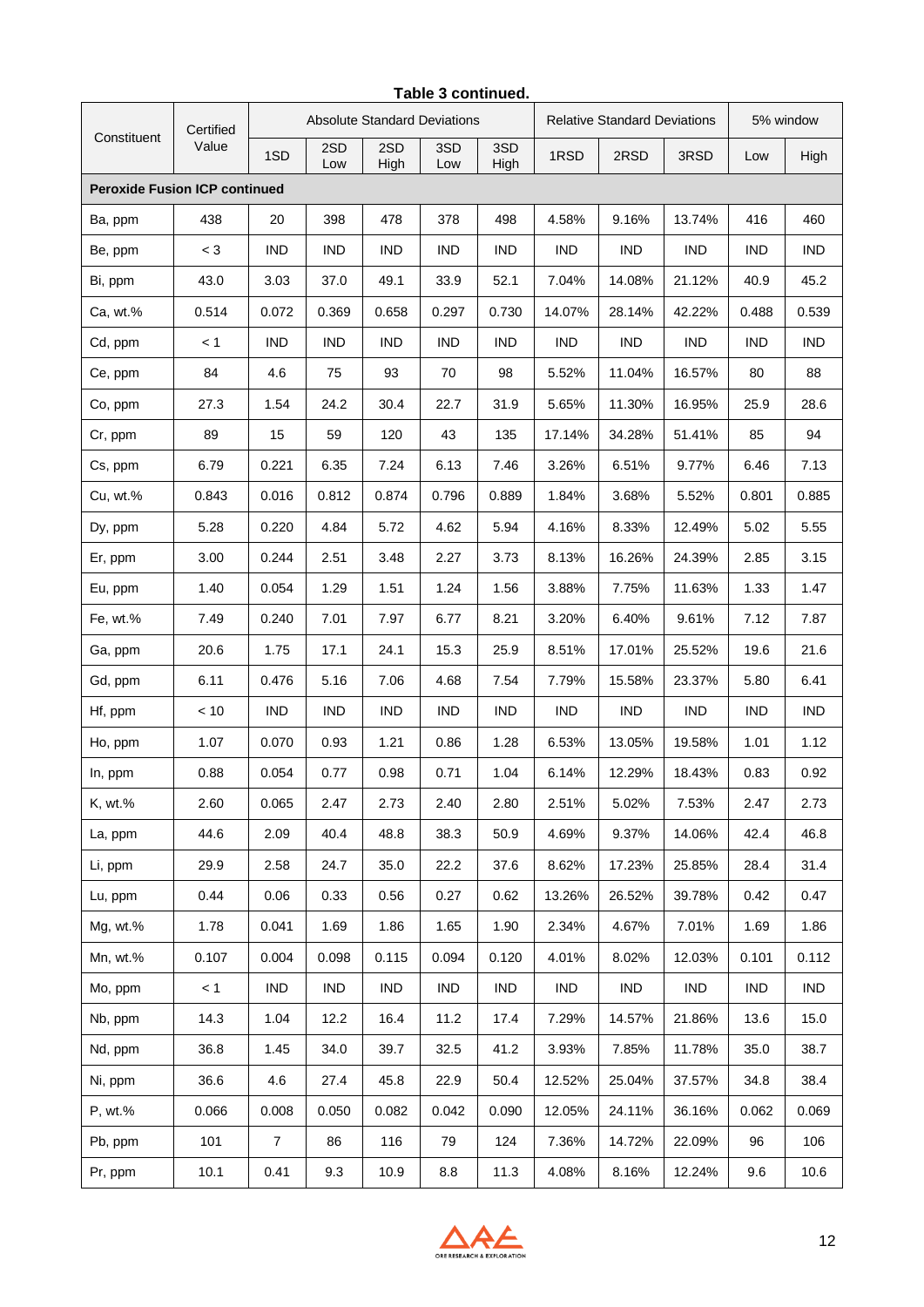|                                      | Certified |                |            |             | <b>Absolute Standard Deviations</b> |             |            | <b>Relative Standard Deviations</b> |            | 5% window  |            |
|--------------------------------------|-----------|----------------|------------|-------------|-------------------------------------|-------------|------------|-------------------------------------|------------|------------|------------|
| Constituent                          | Value     | 1SD            | 2SD<br>Low | 2SD<br>High | 3SD<br>Low                          | 3SD<br>High | 1RSD       | 2RSD                                | 3RSD       | Low        | High       |
| <b>Peroxide Fusion ICP continued</b> |           |                |            |             |                                     |             |            |                                     |            |            |            |
| Rb, ppm                              | 169       | $\overline{4}$ | 161        | 177         | 156                                 | 181         | 2.43%      | 4.85%                               | 7.28%      | 160        | 177        |
| S, wt.%                              | 1.17      | 0.025          | 1.12       | 1.22        | 1.10                                | 1.25        | 2.13%      | 4.26%                               | 6.39%      | 1.11       | 1.23       |
| Sb, ppm                              | < 1.5     | <b>IND</b>     | <b>IND</b> | <b>IND</b>  | <b>IND</b>                          | <b>IND</b>  | <b>IND</b> | <b>IND</b>                          | <b>IND</b> | <b>IND</b> | <b>IND</b> |
| Sc, ppm                              | < 15      | <b>IND</b>     | <b>IND</b> | <b>IND</b>  | <b>IND</b>                          | <b>IND</b>  | <b>IND</b> | <b>IND</b>                          | IND        | <b>IND</b> | <b>IND</b> |
| Si, wt.%                             | 29.35     | 0.612          | 28.13      | 30.57       | 27.52                               | 31.18       | 2.08%      | 4.17%                               | 6.25%      | 27.88      | 30.82      |
| Sm, ppm                              | 6.74      | 0.346          | 6.04       | 7.43        | 5.70                                | 7.78        | 5.14%      | 10.28%                              | 15.42%     | 6.40       | 7.07       |
| Sn, ppm                              | 19.0      | 2.2            | 14.6       | 23.5        | 12.3                                | 25.7        | 11.74%     | 23.47%                              | 35.21%     | 18.1       | 20.0       |
| Sr, ppm                              | 35.2      | 3.42           | 28.4       | 42.1        | 24.9                                | 45.5        | 9.72%      | 19.43%                              | 29.15%     | 33.4       | 37.0       |
| Ta, ppm                              | 1.22      | 0.19           | 0.84       | 1.59        | 0.66                                | 1.77        | 15.30%     | 30.60%                              | 45.91%     | 1.16       | 1.28       |
| Tb, ppm                              | 0.92      | 0.082          | 0.75       | 1.08        | 0.67                                | 1.16        | 8.94%      | 17.89%                              | 26.83%     | 0.87       | 0.96       |
| Th, ppm                              | 16.0      | 0.69           | 14.6       | 17.4        | 13.9                                | 18.1        | 4.31%      | 8.62%                               | 12.93%     | 15.2       | 16.8       |
| Ti, wt.%                             | 0.404     | 0.017          | 0.369      | 0.439       | 0.352                               | 0.456       | 4.29%      | 8.58%                               | 12.87%     | 0.384      | 0.424      |
| TI, ppm                              | 0.92      | 0.09           | 0.73       | 1.11        | 0.64                                | 1.21        | 10.27%     | 20.54%                              | 30.81%     | 0.88       | 0.97       |
| Tm, ppm                              | 0.43      | 0.042          | 0.35       | 0.52        | 0.30                                | 0.56        | 9.83%      | 19.67%                              | 29.50%     | 0.41       | 0.45       |
| U, ppm                               | 3.11      | 0.168          | 2.78       | 3.45        | 2.61                                | 3.62        | 5.41%      | 10.82%                              | 16.22%     | 2.96       | 3.27       |
| V, ppm                               | 91        | 3.3            | 85         | 98          | 81                                  | 101         | 3.59%      | 7.18%                               | 10.77%     | 87         | 96         |
| W, ppm                               | < 8       | <b>IND</b>     | <b>IND</b> | <b>IND</b>  | <b>IND</b>                          | <b>IND</b>  | <b>IND</b> | <b>IND</b>                          | <b>IND</b> | <b>IND</b> | <b>IND</b> |
| Y, ppm                               | 27.9      | 1.14           | 25.6       | 30.2        | 24.5                                | 31.3        | 4.07%      | 8.14%                               | 12.22%     | 26.5       | 29.3       |
| Yb, ppm                              | 2.79      | 0.221          | 2.35       | 3.23        | 2.13                                | 3.45        | 7.93%      | 15.85%                              | 23.78%     | 2.65       | 2.93       |
| Zn, ppm                              | 414       | 22             | 370        | 459         | 347                                 | 481         | 5.39%      | 10.78%                              | 16.16%     | 394        | 435        |

#### **Table 3 continued.**

Note: intervals may appear asymmetric due to rounding

# **PREPARER AND SUPPLIER OF THE REFERENCE MATERIAL**

Reference material OREAS 926 has been prepared and certified by:

| ORE Research & Exploration Pty Ltd | Tel: | +613-9729 0333         |
|------------------------------------|------|------------------------|
| 37A Hosie Street                   |      | Fax: +613-9729 8338    |
| Bayswater North VIC 3153           |      | Web: www.ore.com.au    |
| AUSTRALIA                          |      | Email: info@ore.com.au |

It has been packaged in 10g units in laminated foil pouches.

# **INTENDED USE**

OREAS 926 is intended for the following uses: